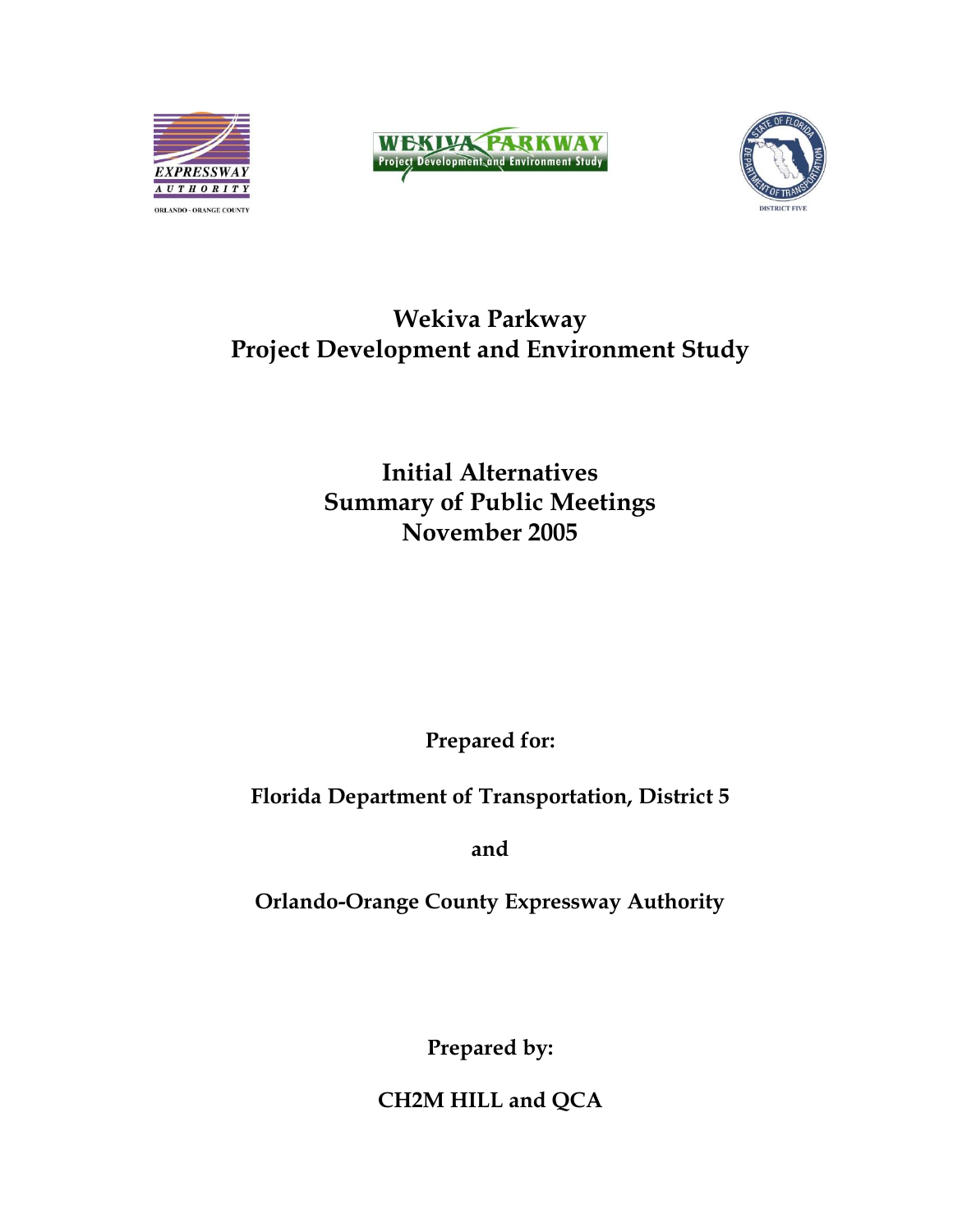# **Summary of Initial Alternatives Public Meetings Wekiva Parkway Project Development and Environment Study**

# **TABLE OF CONTENTS**

| 1.0 |   |
|-----|---|
| 2.0 |   |
| 3.0 |   |
| 4.0 | 9 |
| 5.0 |   |
|     |   |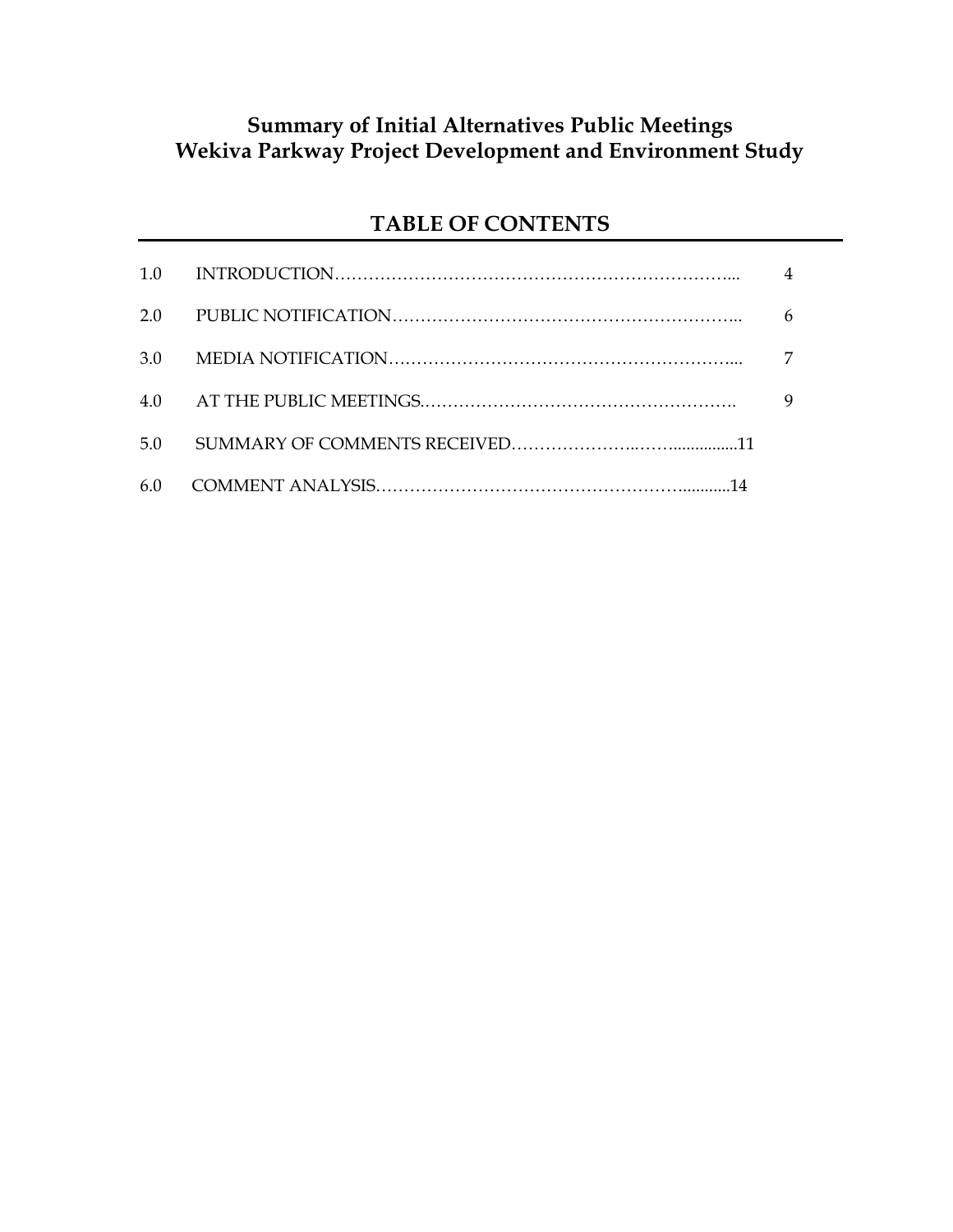# **Summary of Initial Alternatives Public Meetings Wekiva Parkway Project Development and Environment Study**

### **LIST OF TABLES**

### **LIST OF FIGURES**

## **LIST OF APPENDICES**

- APPENDIX A: Public Workshop Invitations and Fall 2005 Project Newsletter
- APPENDIX B: Legal Advertisements and Media Notification
- APPENDIX C: Sign in Sheets
- APPENDIX D: PowerPoint Presentation
- APPENDIX E: Workshop Handouts
- APPENDIX F: Display Boards
- APPENDIX G: Comment Form Summary
- APPENDIX H: Comment Form Analysis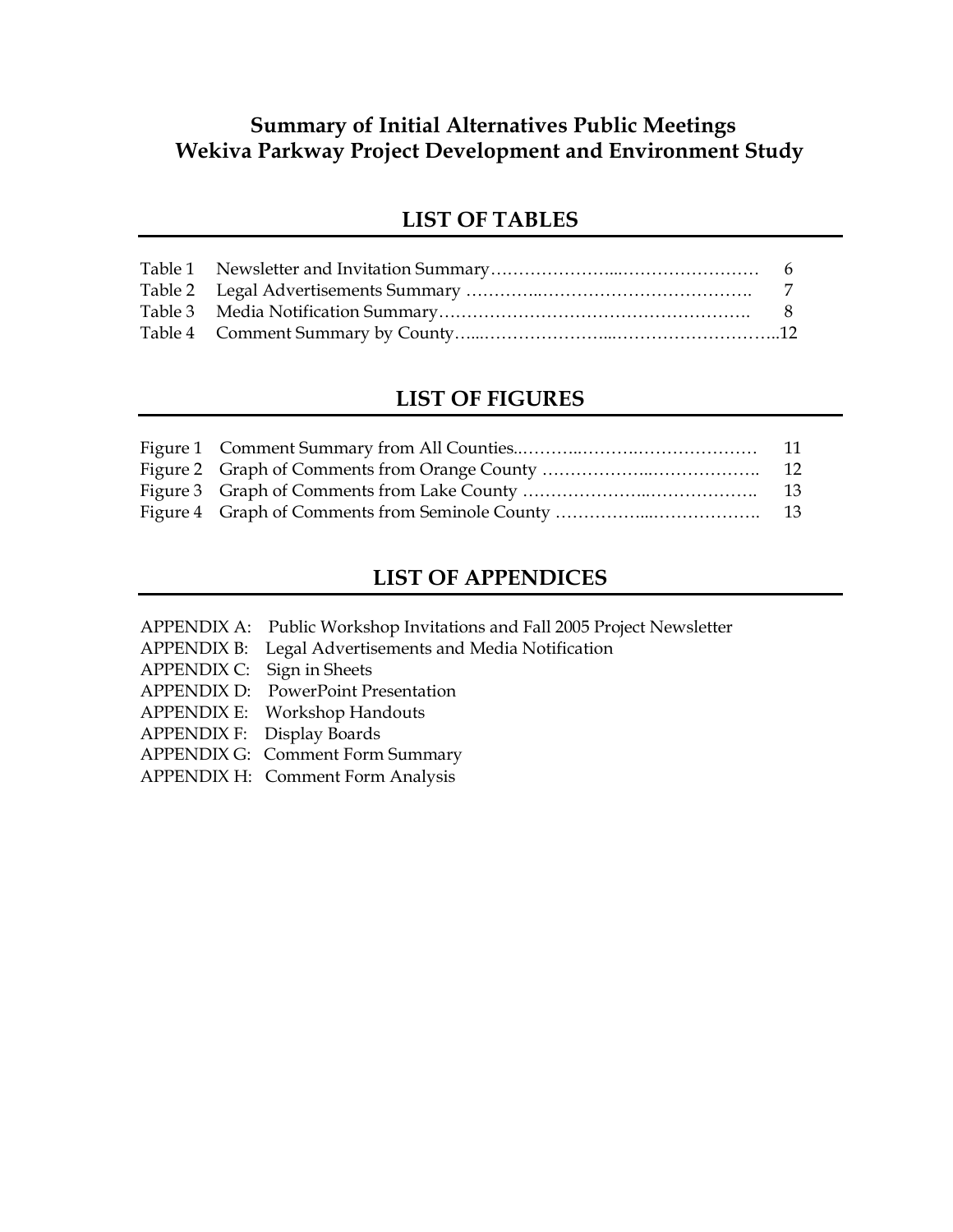## **1.0 INTRODUCTION**

This document summarizes the activities associated with the public meetings for the initial alternatives identified in the Wekiva Parkway Project Development and Environment (PD&E) Study. The public meetings were sponsored by the Florida Department of Transportation (FDOT), District 5 and the Orlando-Orange County Expressway Authority (Expressway Authority). Three public meetings were held from 5 p.m. to 8 p.m. on the dates and at the locations identified below.

### **Meeting Dates and Locations:**

Orange County Public Meeting (Sponsored by Expressway Authority) November 9, 2005 Apopka High School 555 West Martin Street Apopka, FL

Lake County Public Meeting (Sponsored by FDOT) November 10, 2005 Lake Receptions 4425 North Highway 19-A Mount Dora, FL

Seminole County Public Meeting (Sponsored by FDOT) November 14, 2005 Sanford Civic Center 401 East Seminole Boulevard Sanford, FL

The public meetings were conducted to afford local residents, property owners, business owners, government officials, media and other interested parties the opportunity to review and express their views concerning the conceptual alignment alternatives and the social, economic and environmental effects of the proposed project. These public meetings presented the first formal opportunities for members of the public to review information about the Wekiva Parkway PD&E Study and to discuss that information with the project team. Viable alternatives public meetings and public hearings are scheduled to take place in the future.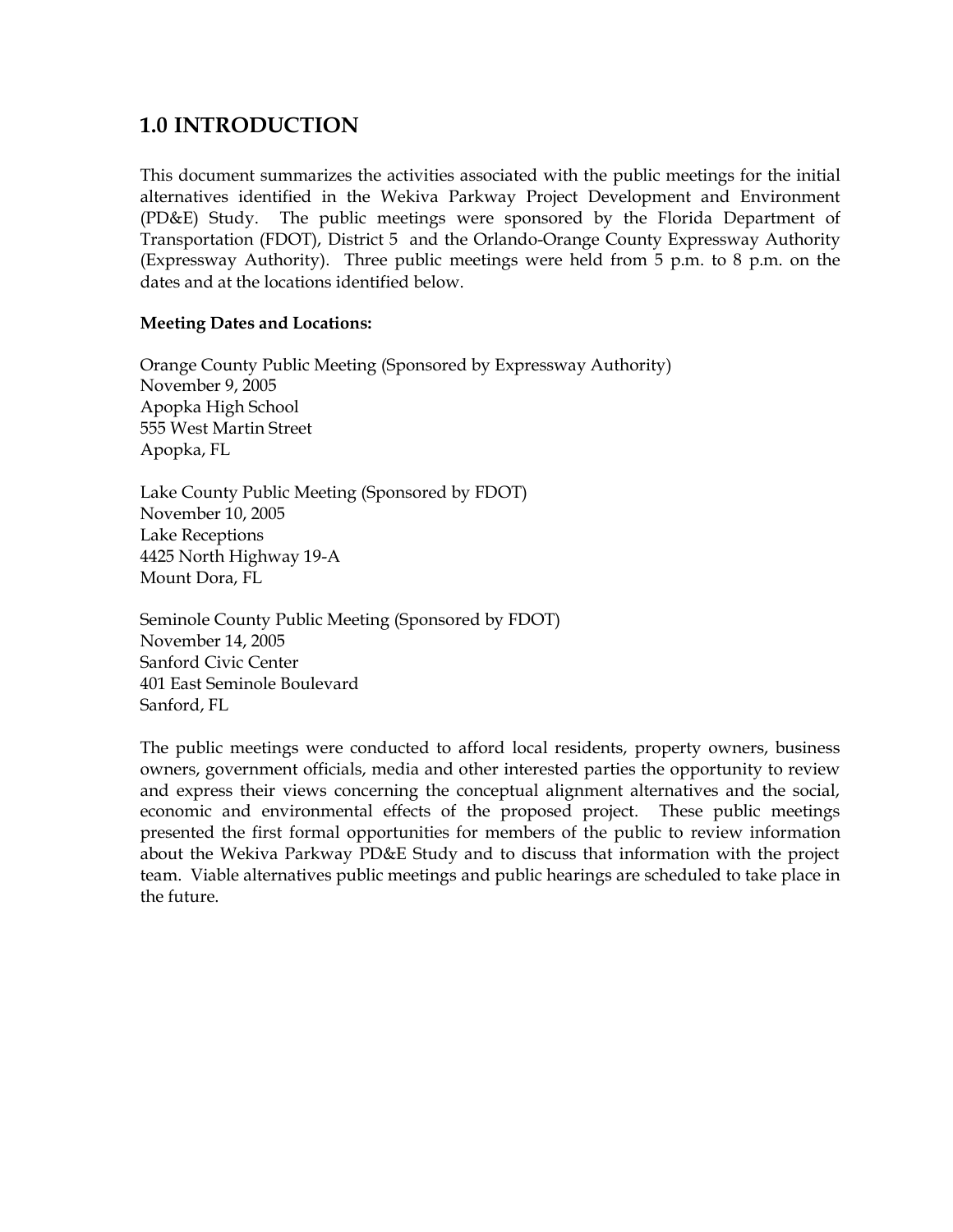### **Project Team Attendees:**

Representatives from the Expressway Authority, FDOT, PBSJ, CH2M HILL, QCA and HNTB were available to answer questions and respond to the public's comments and concerns. The project team representatives who attended the meetings included:

- Orlando-Orange County Expressway Authority Mike Snyder, Joe Berenis
- Florida Department of Transportation (attendance at the Lake and Seminole County meetings) - Tom Percival, Anne Brewer, Steve Homan (Seminole County meeting), Mac McGough, Tina Pollard, Terri Hannah, Elise Laubach, Carol Brannon, Paul Horn, Jim Clark, James Carlen
- CH2M HILL Mark Callahan, Dave Lewis, Brian Manwaring, Brian Connor, Libertad Acosta-Anderson, Carol Barker, Sunserea Durrance, Kathleen Jorza, Melaina Petit, Didier Menard
- PBSJ Gary Skaff, Deborah Keeter, Glenn Pressimone, Bill Terwilleger
- Quest Corporation of America (QCA) Public Information Mary Brooks, Candace Patterson, Maricelle Venegas, Brian Hutchings
- HNTB Josiah Banet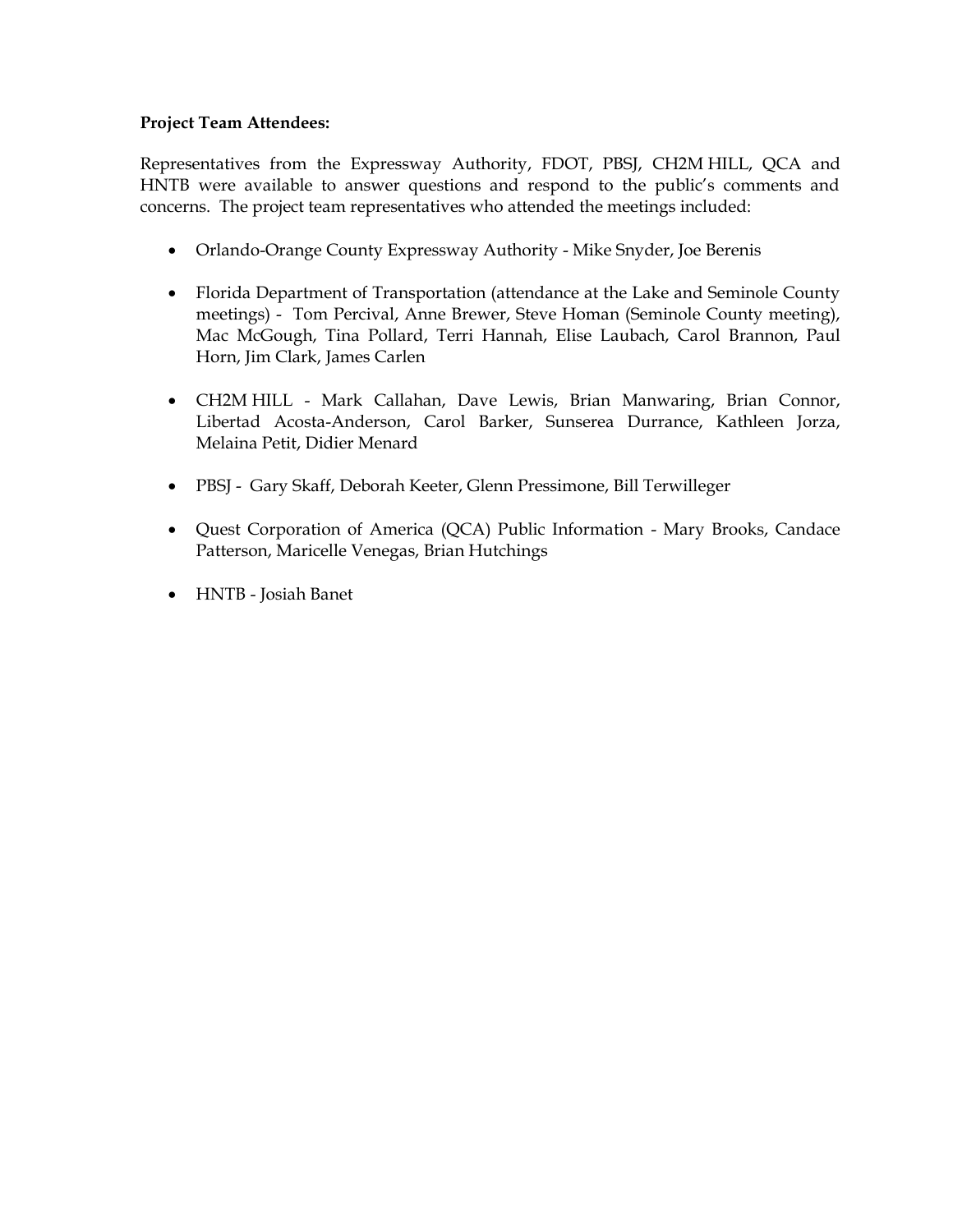# **2.0 PUBLIC NOTIFICATION**

Approximately 9,000 project newsletters and 9,000 public meeting invitations were sent to business owners, residents, government officials, and other interested parties in and around the project corridor. The newsletters described the project history and status, and included a map of the project corridor and provided public meeting information. The public meeting invitation included details about the public meetings and also included a project corridor map. Invitations were also sent to all elected officials in the project area. A copy of the newsletter and examples of the invitations are included in Appendix A.

A breakdown of the recipient list is provided in Table 1.

| Recipient                     | Number of  | <b>Invitation Sent</b> | <b>Newsletter</b> |
|-------------------------------|------------|------------------------|-------------------|
|                               | Recipients |                        | <b>Sent</b>       |
| Elected/Appointed Officials   | 142        | October 21, 2005       | October 31,       |
|                               |            |                        | 2005              |
| <b>Orange County Property</b> | 2446       | October 26, 2005       | October 31,       |
| Owners                        |            |                        | 2005              |
| Seminole County Property      | 3897       | October 26, 2005       | October 31,       |
| Owners                        |            |                        | 2005              |
| Lake County Property Owners   | 1875       | October 26, 2005       | October 31,       |
|                               |            |                        | 2005              |
| <b>Interested Parties</b>     | 584        | October 26, 2005       | October 31,       |
|                               |            |                        | 2005              |
| <b>Total</b>                  | 8944       |                        |                   |

### **Table 1. Newsletter and Invitation Summary**

### **Web site:**

The project Web site (located at [www.expresswayauthority.com](http://www.expresswayauthority.com/) or [www.oocea.com\)](http://www.oocea.com/) was updated on September 21, 2005, October 6, 2005 and again on October 14, 2005 with the most current information about the public meetings. The Web site included the study corridor, project schedule and the latest project newsletter. Following the public meetings, a link to files (in PDF format) of the display boards shown at the meetings and a copy of the public meeting PowerPoint presentation was posted on the Web site.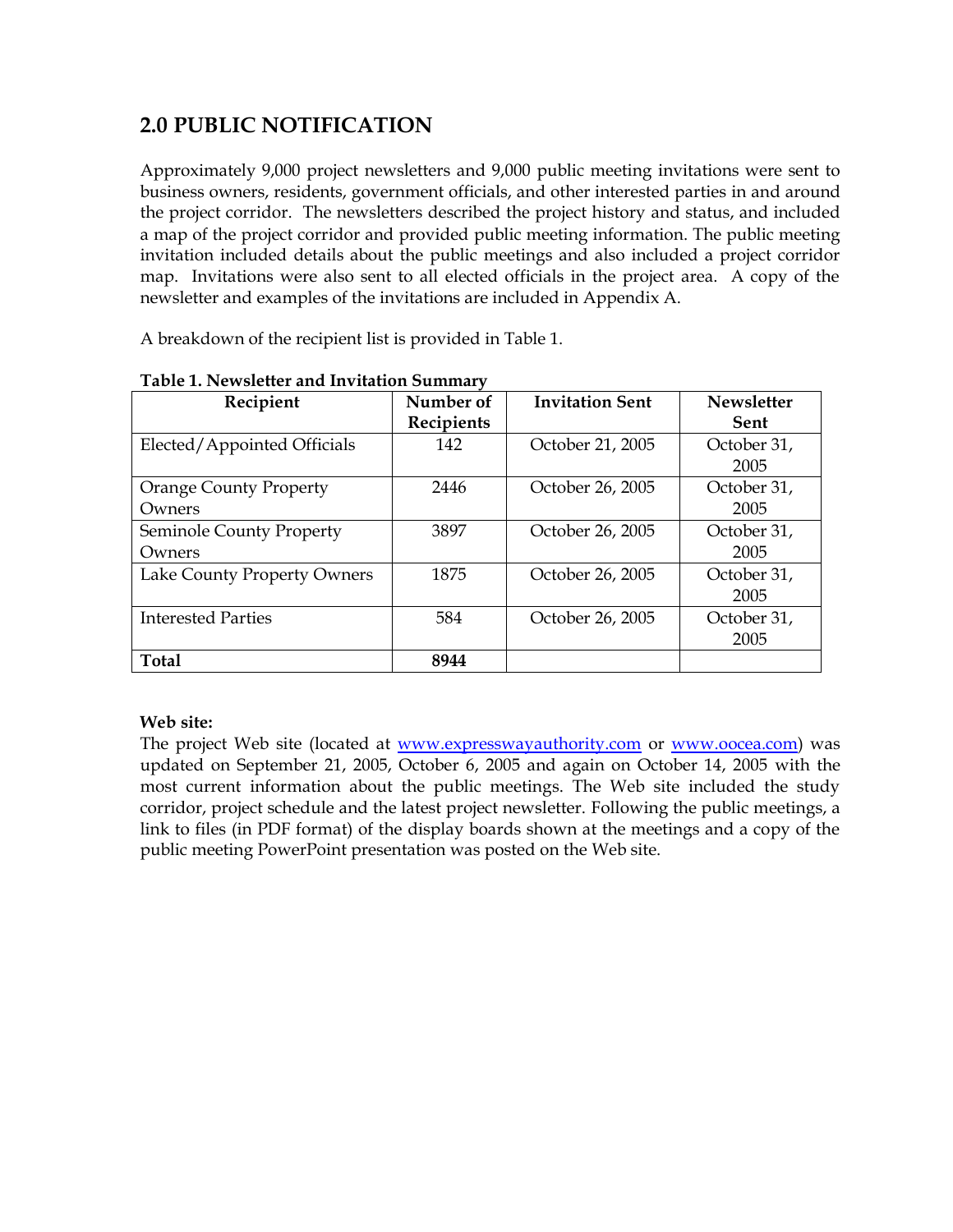# **3.0 MEDIA NOTIFICATION**

Legal advertisements were prepared and submitted to local print media outlets prior to the public meetings. Advertisements were run in English and Spanish. A list of the media outlets and advertisement run dates are shown in Table 2.

| <b>Media Outlet</b> | <b>Run Date</b>                       |  |
|---------------------|---------------------------------------|--|
| Orlando Sentinel    | October 20, 2005 and November 3, 2005 |  |
| El Sentinel         | October 27, 2005                      |  |
| Apopka Chief        | October 26, 2005                      |  |
| Apopka Planter      | October 28, 2005                      |  |
| Seminole Herald     | October 30, 2005                      |  |
| Daily Commercial    | October 30, 2005                      |  |
| La Prensa           | October 27, 2005                      |  |

### **Table 2. Legal Advertisements Summary**

Media releases were e-mailed or faxed to local media outlets on October 21, 2005 as described in Table 3. Copies of legal advertisements and media releases can be found in Appendix B.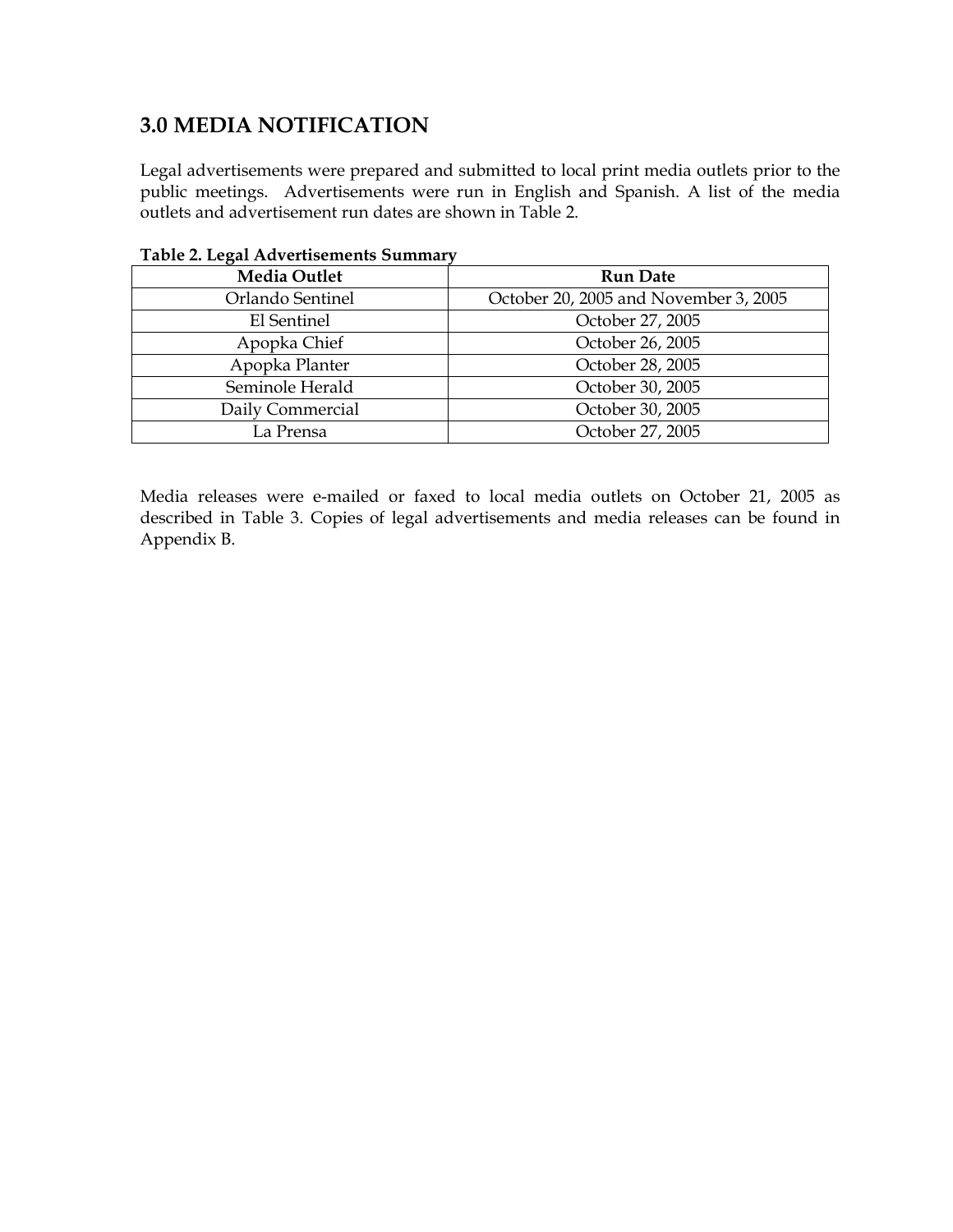| Outlet                       | <b>Contact Method</b> | <b>Attended Meeting</b> |
|------------------------------|-----------------------|-------------------------|
| <b>RADIO</b>                 |                       |                         |
| <b>K92 FM</b>                | E-mail                | N <sub>o</sub>          |
| <b>WLOO</b>                  | E-mail                | No.                     |
| WDBO 580 AM                  | E-mail                | No                      |
| <b>WMMO 98.9 FM</b>          | E-mail                | No                      |
| <b>WTKS 104.1 FM</b>         | E-mail                | No                      |
| <b>WJRR 101.1 FM</b>         | Fax                   | No                      |
| <b>WHTQ 96.5 FM</b>          | E-mail                | No                      |
| <b>WOMX 105.1</b>            | E-mail                | No                      |
| O-rock 105.9                 | E-mail                | N <sub>o</sub>          |
| 102 jamz                     | E-mail                | No                      |
| <b>WMGF 107.7</b>            | Fax                   | No                      |
| WWNZ 740 AM                  | Fax                   | N <sub>o</sub>          |
| La Nueva 98.1                | Fax                   | No                      |
| WFLA 540AM                   | Fax                   | N <sub>o</sub>          |
| <b>WMFE 90.7</b>             | E-mail                | No                      |
| <b>TELEVISION</b>            |                       | No                      |
| Fox 35 WOFL                  | E-mail                | No                      |
| WB18 WKCF                    | Fax                   | N <sub>o</sub>          |
| WESH TV 2 NBC                | Fax                   | N <sub>o</sub>          |
| <b>WFTV Channel 9 ABC</b>    | E-mail                | No                      |
| WKMG - TV 6 CBS              | Fax                   | No                      |
| <b>WMFE Channel 24</b>       | Fax                   | No                      |
| Central Florida News 13      | Fax                   | 11/14/05                |
| Channel 40 Telemundo         | Fax                   | No                      |
| <b>WRBW UPN - Channel 65</b> | Fax                   | N <sub>o</sub>          |
| <b>PRINT</b>                 |                       | N <sub>o</sub>          |
| InsideSeminole.com           | E-mail                | N <sub>o</sub>          |
| <b>West Orange Times</b>     | Fax                   | No                      |
| County Watch                 | E-mail                | No                      |
| Orlando Sentinel             | Fax                   | No.                     |
| La Prensa                    | Fax                   | No                      |
| Sanford Herald               | Fax                   | 11/14/2005              |
| Apopka Chief/Planter         | Fax                   | 11/9/2005               |

**Table 3. Media Notification Summary**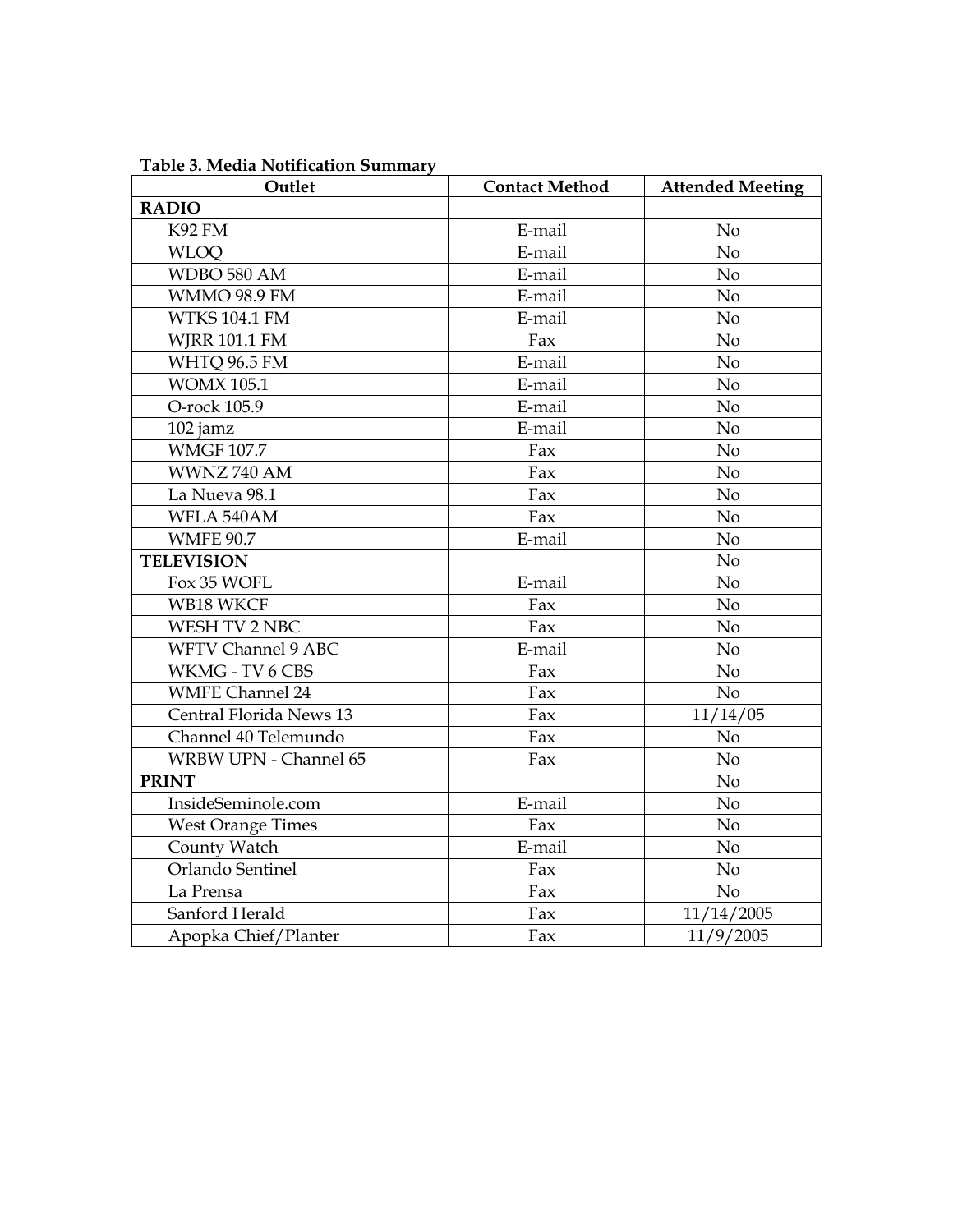# **4.0 AT THE PUBLIC MEETINGS**

A total of 1,147 people signed in at the three public workshops held for the Wekiva Parkway PD&E Study. That includes 408 attendees in Orange County, 259 in Lake County, and 480 in Seminole County.

### **Meeting Format:**

All three public meetings followed a similar format. The meetings were conducted in an open house format with two identical sets of display boards showing the initial alignment alternatives, typical sections and other project information set up around the perimeter of the room. Meeting attendees were greeted by receptionists and asked to sign in prior to being directed to the county section of their interest. The sign-in sheets can be found in Appendix C. Several tables and chairs were located at the center of the room for attendees to rest and write comments. Project team representatives assisted attendees and the local media by answering questions and addressing concerns about the alternative roadway alignments. Maricelle Venegas of QCA and Libertad Acosta-Anderson of CH2M HILL were available as Spanish interpreters for the event. At each meeting, an attached room was setup with a continuously looping PowerPoint presentation with narration. The presentation is shown in Appendix D.

### **Parking and Signage:**

Parking was available to accommodate all of the meeting attendees including the disabled. Signs were placed at major intersections and side roads around the public meeting locations directing attendees to parking and to the meeting facility.

### **Handouts and Comment Forms:**

Handouts were available at the receptionist table and on tables throughout the meeting facility. Handouts included the Fall 2005 Wekiva Parkway PD&E Study newsletter and a project information sheet. Comment Cards were available throughout the meeting space and drop boxes were provided to collect responses. A Court Reporter was present at all three meetings to record verbal comments. See Appendix E for copies of meeting handouts.

### **Displays:**

Two sets of the following display boards were set up on easels around the perimeter of the meeting facility:

- 1. Project corridor
- 2. Project schedule
- 3. Overall project corridor initial alternatives
- 4. Orange County initial alternatives
- 5. Systems interchange concept
- 6. West Lake County initial alternatives
- 7. US 441/SR 46 interchange concept
- 8. US 441/SR 46 interchange with flyover concept
- 9. East Lake County initial alternatives
- 10. Seminole County initial alternatives
- 11. Seminole County with expressways north and south of SR 46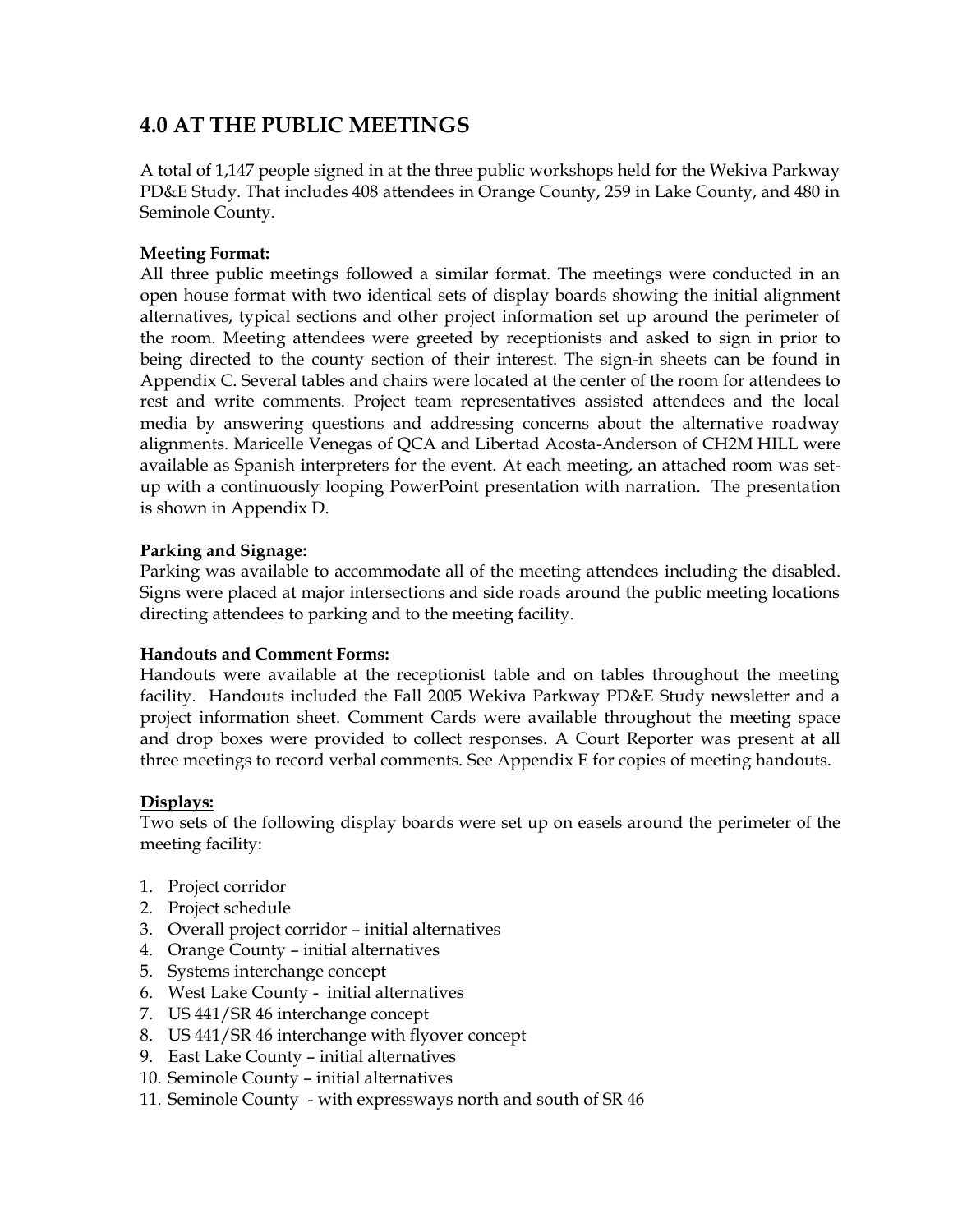- 12. Seminole County limited access with frontage roads to Lake Markham Road
- 13. Seminole County limited access with frontage roads to Orange Boulevard
- 14. Seminole County limited access with frontage roads to I-4
- 15. Expressway typical section
- 16. 6-lane controlled access typical section
- 17. Limited access at-grade with frontage roads typical section
- 18. Limited access elevated with frontage roads typical section
- 19. 2-lane rural typical section
- 20. Traffic fatalities
- 21. Traffic board existing conditions
- 22. Traffic board 2025 no-build
- 23. Traffic board 2025 build alternative with 4-lane SR 46
- 24. Traffic board 2025 build alternative with SR 417 connection

Copies of the graphics displayed on these boards (in 11"x17" format) are provided in Appendix F.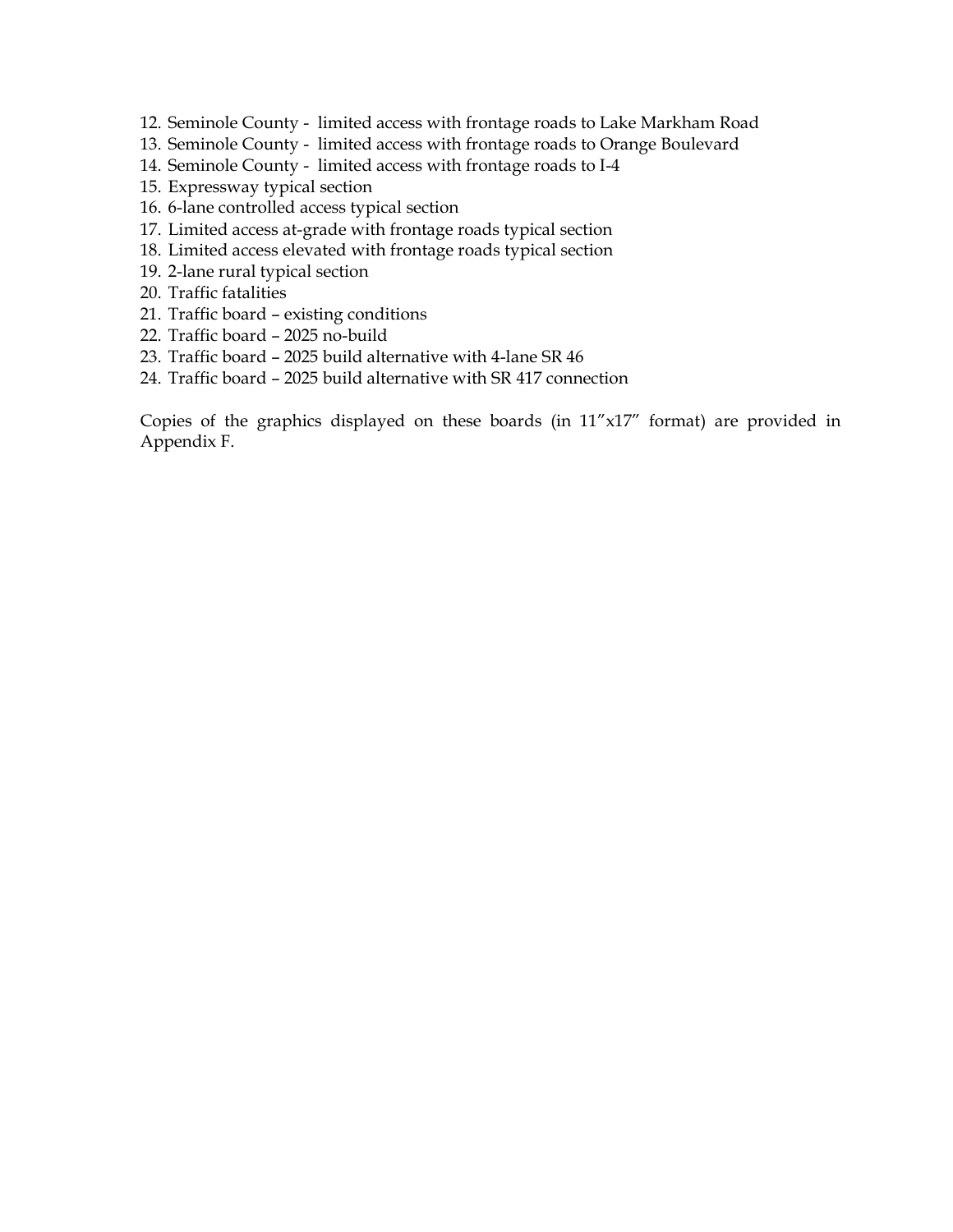# **5.0 SUMMARY OF COMMENTS RECEIVED**

A total of 285 comment forms were submitted at the workshops or shortly after the workshops. Of the comment forms received, 89 were submitted at the Orange County workshop, 69 in Lake County and 128 in Seminole County.

The responses suggest general support for or acceptance of the Wekiva Parkway. Nine responses expressed opposition to the Wekiva Parkway.

Figure 1 shows a general overview of the comments received from all of the counties. Over 190 comments were received suggesting a preferred alignment, interchange location or interchange concept. A detailed analysis of these preferences can be found in Section 6.0 Comment Analysis. "Other" represents comments that did not fit into a category. A more detailed summary, including the dissection of the "other" category, can be found in Appendix G.



### **Figure 1: Comment Summary from All Counties**

The following table explores the comments by county. Some opposition to the roadway is found in comments submitted in Lake and Seminole Counties. Interchange locations were a major focus in Orange and Seminole Counties. Environmental concerns were a central focus in Lake County.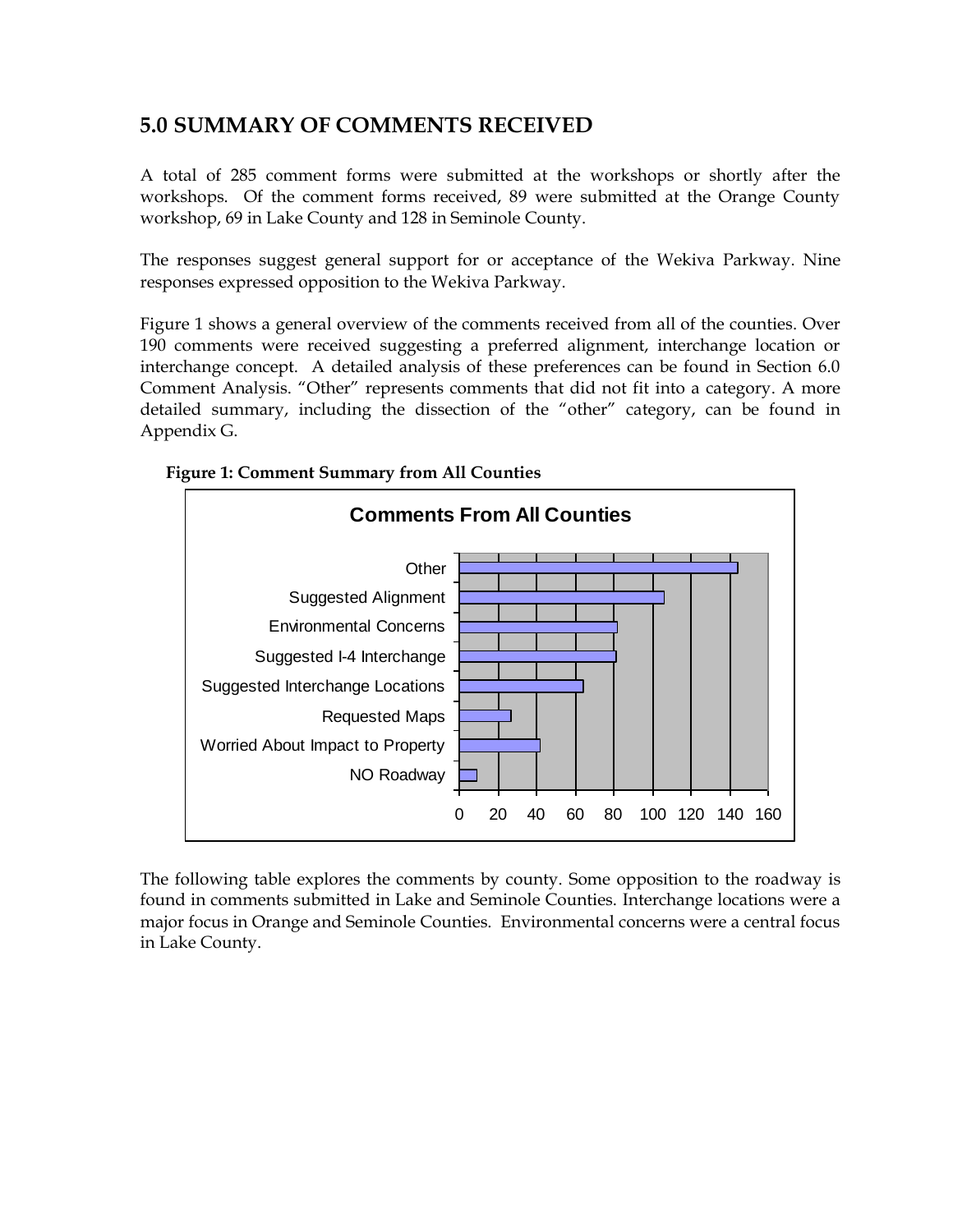|                                            | 1.25                 |             |                 |       |
|--------------------------------------------|----------------------|-------------|-----------------|-------|
|                                            | <b>Orange County</b> | Lake County | Seminole County | Total |
| NO Roadway                                 | 1                    | 4           | 4               | 9     |
| <b>Worried About</b><br>Impact to Property | 13                   | 11          | 18              | 42    |
| <b>Requested Maps</b>                      | 11                   | 5           | 11              | 27    |
| Suggested<br>Interchange<br>Locations      | 31                   | 19          | 14              | 64    |
| Suggested I-4<br>Interchange               | 8                    | 3           | 70              | 81    |
| Environmental<br>Concerns                  | 21                   | 33          | 28              | 82    |
| Suggested<br>Alignment                     | 32                   | 41          | 33              | 106   |
| Other                                      | 51                   | 45          | 48              | 144   |
| Total                                      | 168                  | 161         | 226             | 555   |

**Table 4. Comment Summary by County**

 **Figure 2. Graph of Comments from Orange County**

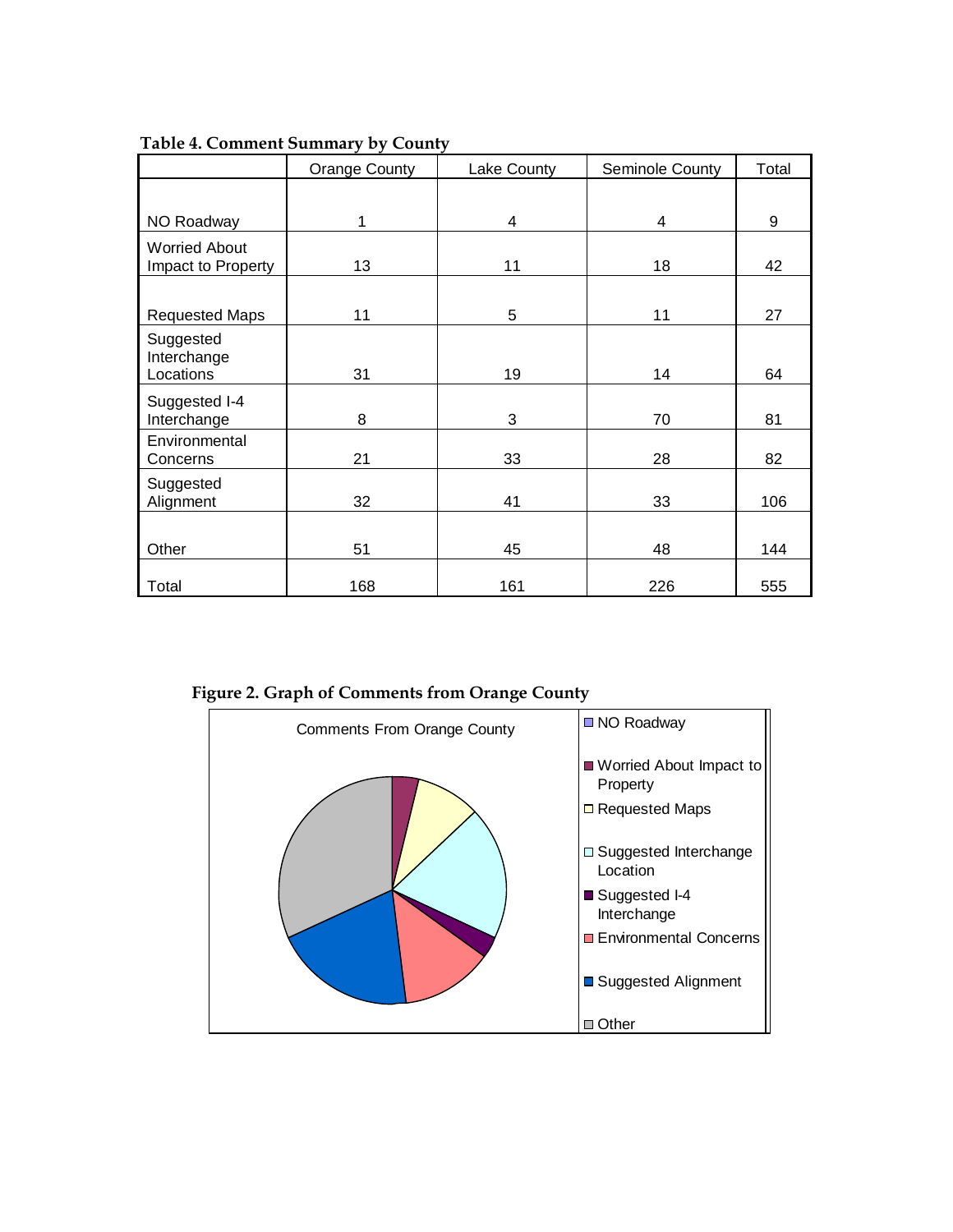*Figure 3. Graph of Comments from Lake County*



 **Figure 4. Graph of Comments from Seminole County**

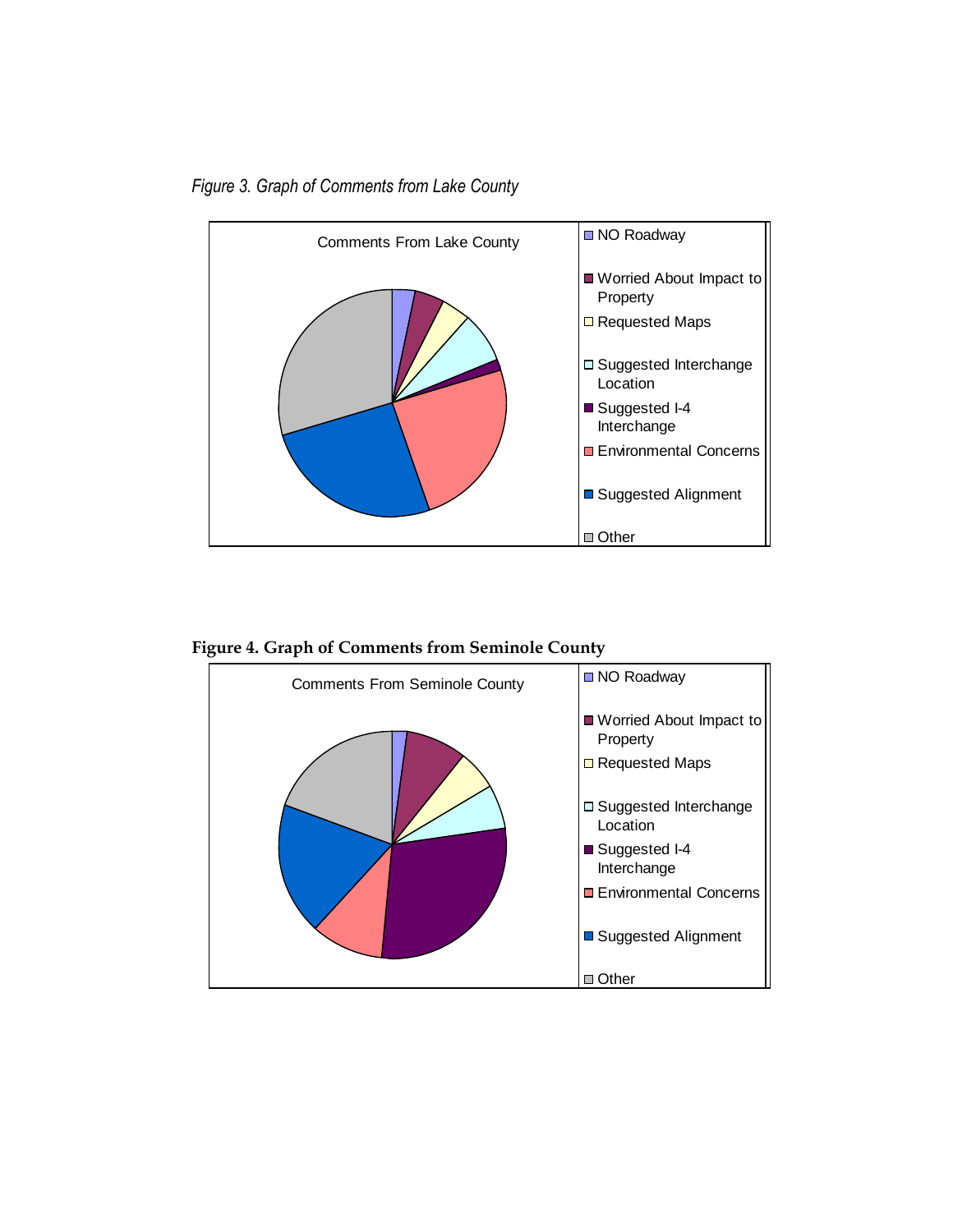## **6.0 COMMENT ANALYSIS**

A comprehensive analysis of the public comments showed several preferences among the workshop attendees. The analysis examined portions of the roadway, interchange locations, interchange concepts and other characteristics of the study. Much of the analysis indicated conflicting preferences or inconclusive evidence to support an alternative. Alternatives showing a clear preference are highlighted below. The number in parentheses indicates the number of supporting comments from the public. The three letter acronym followed by a number indicates the roadway segment which can be found on the display boards in Appendix F.

The comments in Orange County show a preference for the Kelly Park Road interchange location (9) over the Ponkan Road interchange location (2) and no interchange at all (2). In West Lake County, the public was somewhat evenly split between the Wolf Branch Sink option (alternative LCW-3) and the alternative that continues east on SR 46 (LCW-4). However there was a preference for alternative LCW-7 (9) which branches south from the Wolf Branch Sink alternative over all of the other options (1 each).

Environmental concerns in East Lake County tilted the preferences in favor of the western alternatives (41) that run through the Neighborhood Lakes property over the eastern alternatives (0). There was a strong preference to place the interchange further away from the Rock Springs Run State Reserve on the Neighborhood Lakes property (49) over the other interchange options (0). Many comments reflected the desire to elevate the roadway through wildlife areas and state lands (14) and to comply with the Wekiva Parkway and Protection Act with regard to land acquisition (27).

In Seminole County, the majority of the public supported the alternative that connects to the SR 417/I-4 interchange (40) over the alternatives that follow SR 46 (25) and the alternative that ties in to the US 17-92/I-4 Interchange (19).

The complete analysis of these and other public comments is included in Appendix G.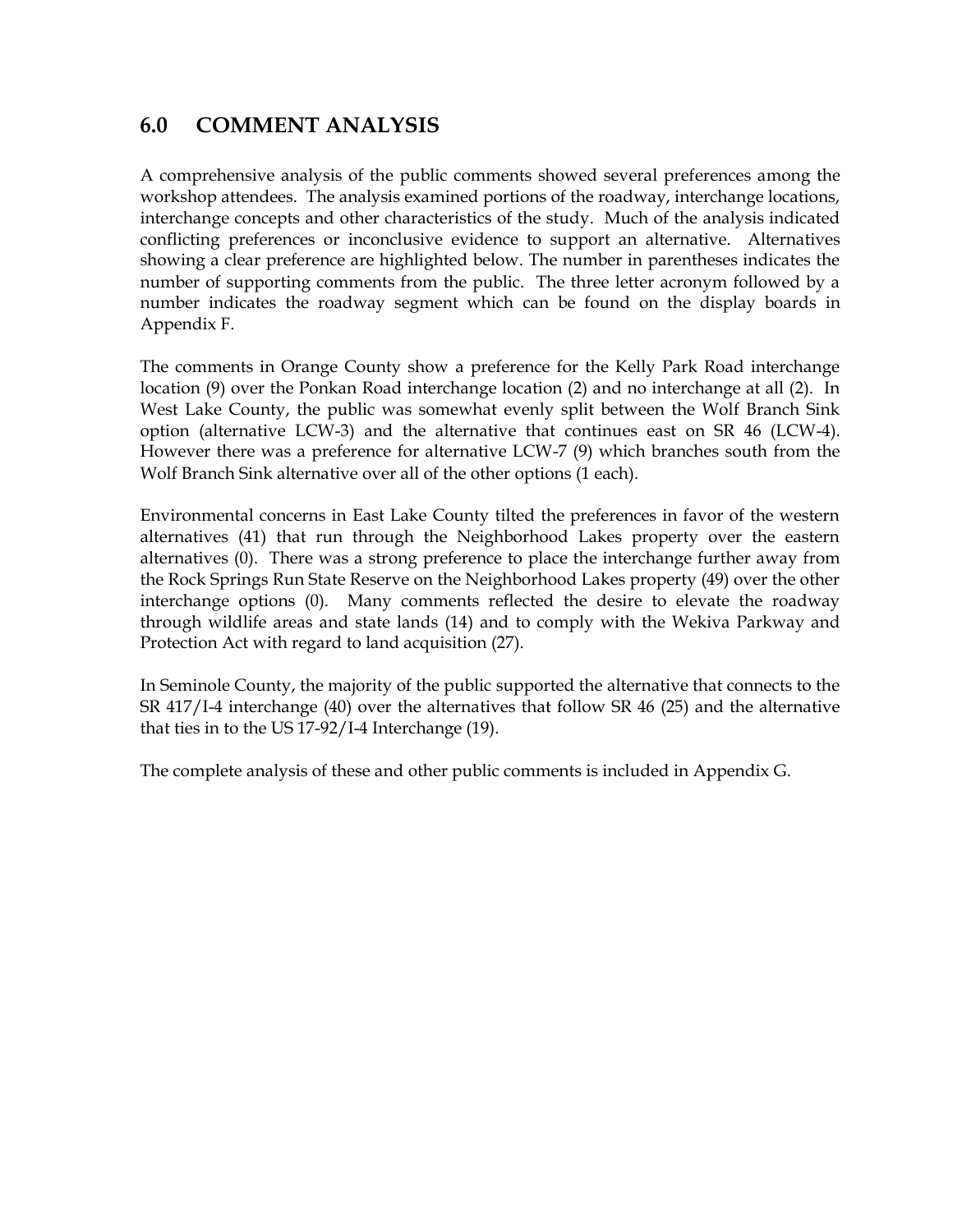For more information about the Wekiva Parkway PD&E Study Initial Alternatives Public Meetings

Contact:

Mary Brooks Public Information Officer Quest Corporation of America (QCA) C 407-702-8375 F 407-381-9038 [MBROOKSSR414@CFL.RR.COM](mailto:MBROOKSSR414@CFL.RR.COM)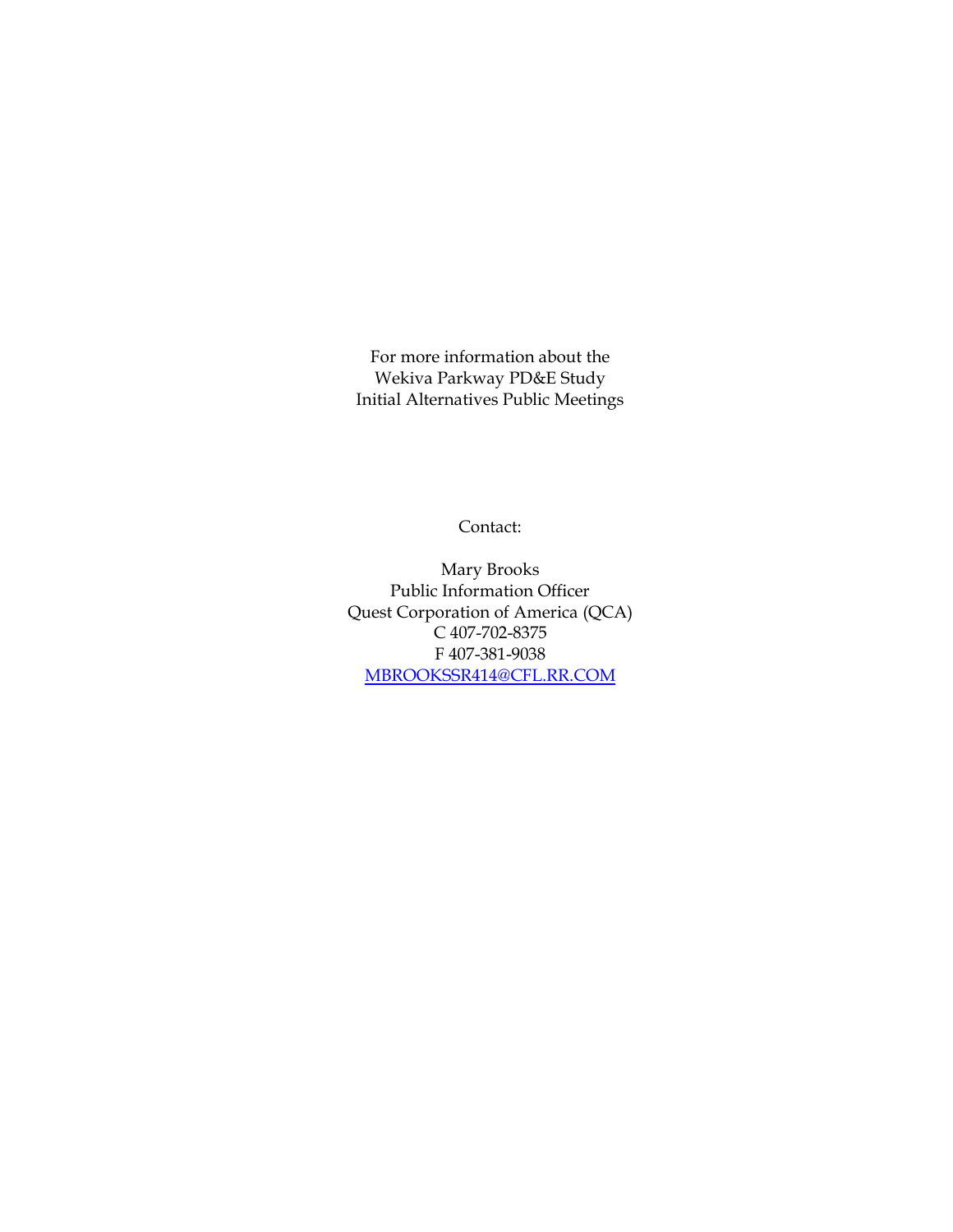**Appendix F Public Information Workshop Summary Viable Alignment Alternatives**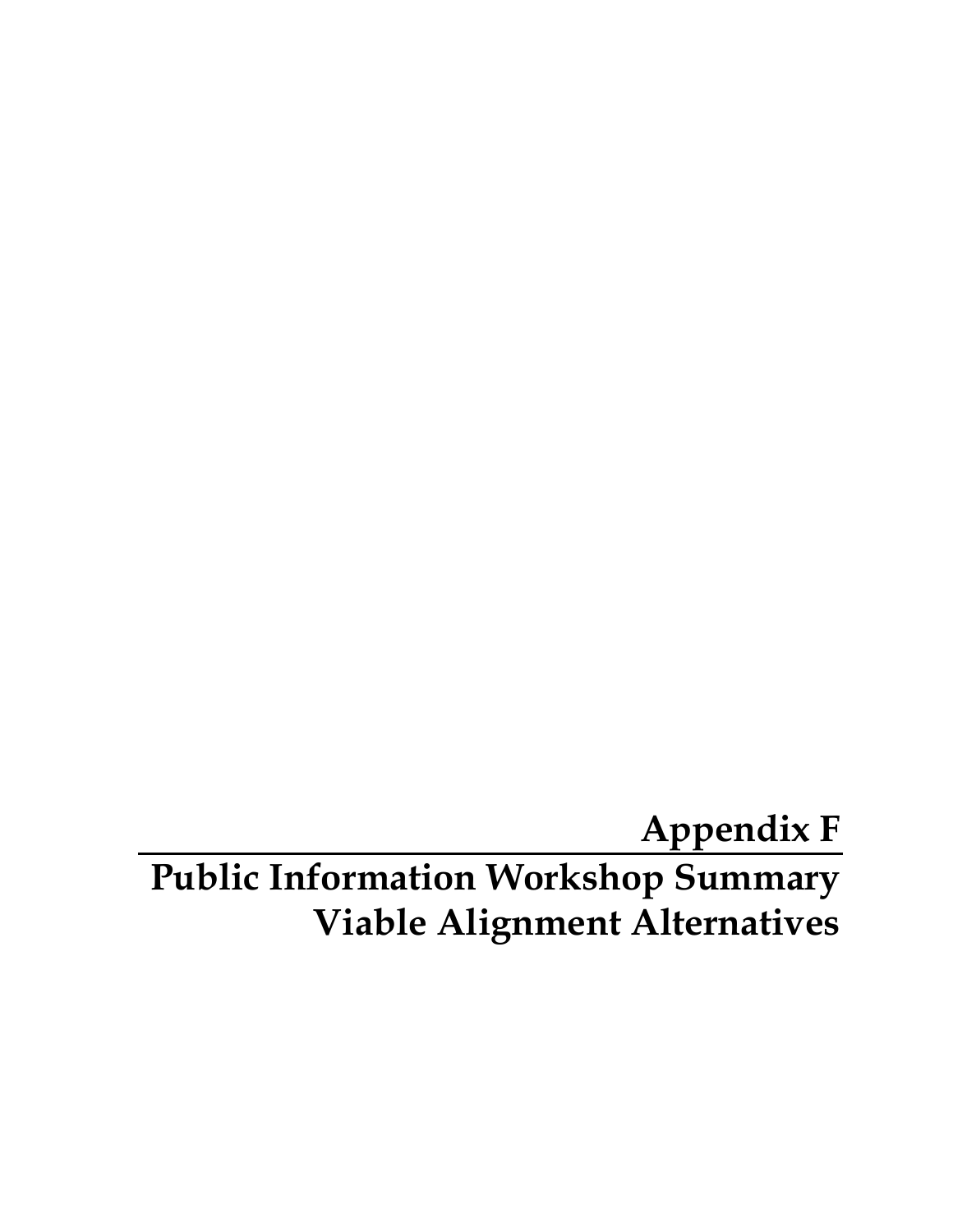





# **Wekiva Parkway Project Development and Environment Study**

# **Viable Alternatives Summary of Public Meetings July/August 2006**

**Prepared for:**

**Florida Department of Transportation, District 5**

**and**

**Orlando-Orange County Expressway Authority**

**Prepared by:**

**CH2MHILL and QCA**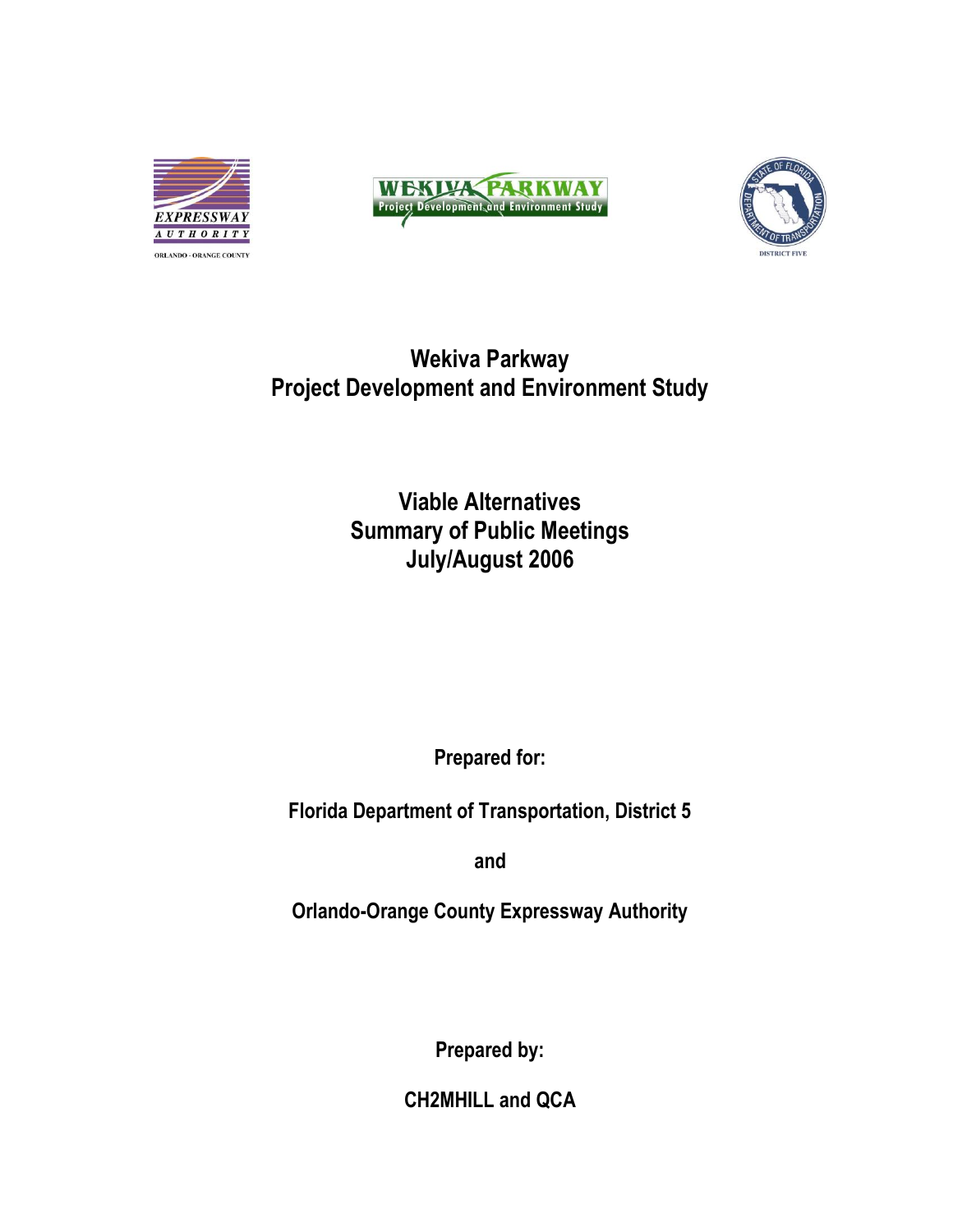# **Summary of Viable Alternatives Public Meetings Wekiva Parkway Project Development and Environment Study**

# **TABLE OF CONTENTS**

| 70              |    |   |
|-----------------|----|---|
| 8.0             |    | 6 |
| 9.0             |    |   |
| 10 $\Omega$     |    | 8 |
| 11 <sub>0</sub> | 11 |   |
| 6.0             | 15 |   |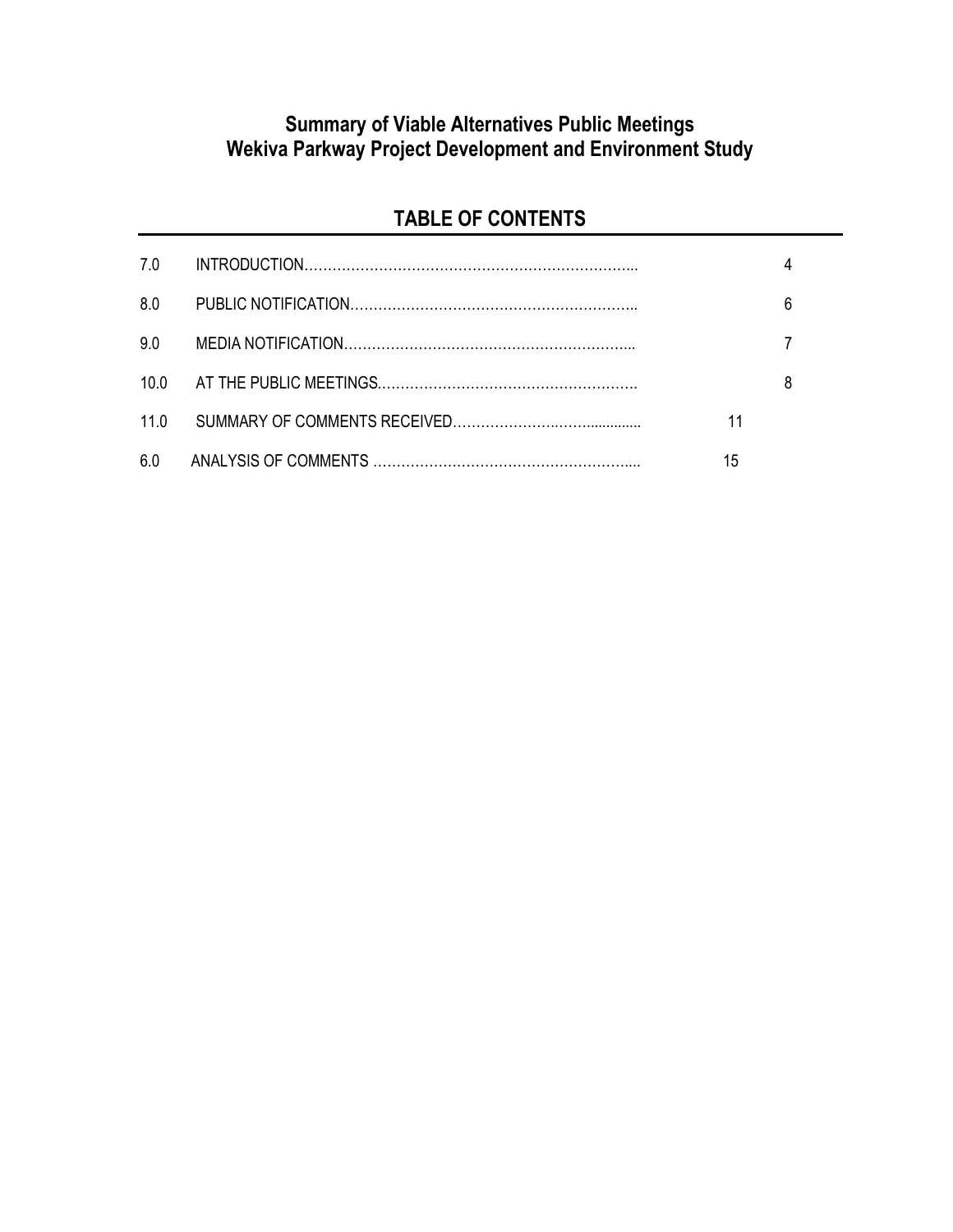# **Summary of Viable Alternatives Public Meetings Wekiva Parkway Project Development and Environment Study**

# **LIST OF TABLES**

# **LIST OF FIGURES**

|  | 13 |
|--|----|
|  | 13 |
|  | 14 |

# **LIST OF APPENDICES**

- APPENDIX A: Public Workshop Invitation and Summer 2006 Project Newsletter
- APPENDIX B: Legal Advertisements and Media Notification
- APPENDIX C: Sign in Sheets
- APPENDIX D: PowerPoint Presentation
- APPENDIX E: Workshop Handouts
- APPENDIX F: Display Boards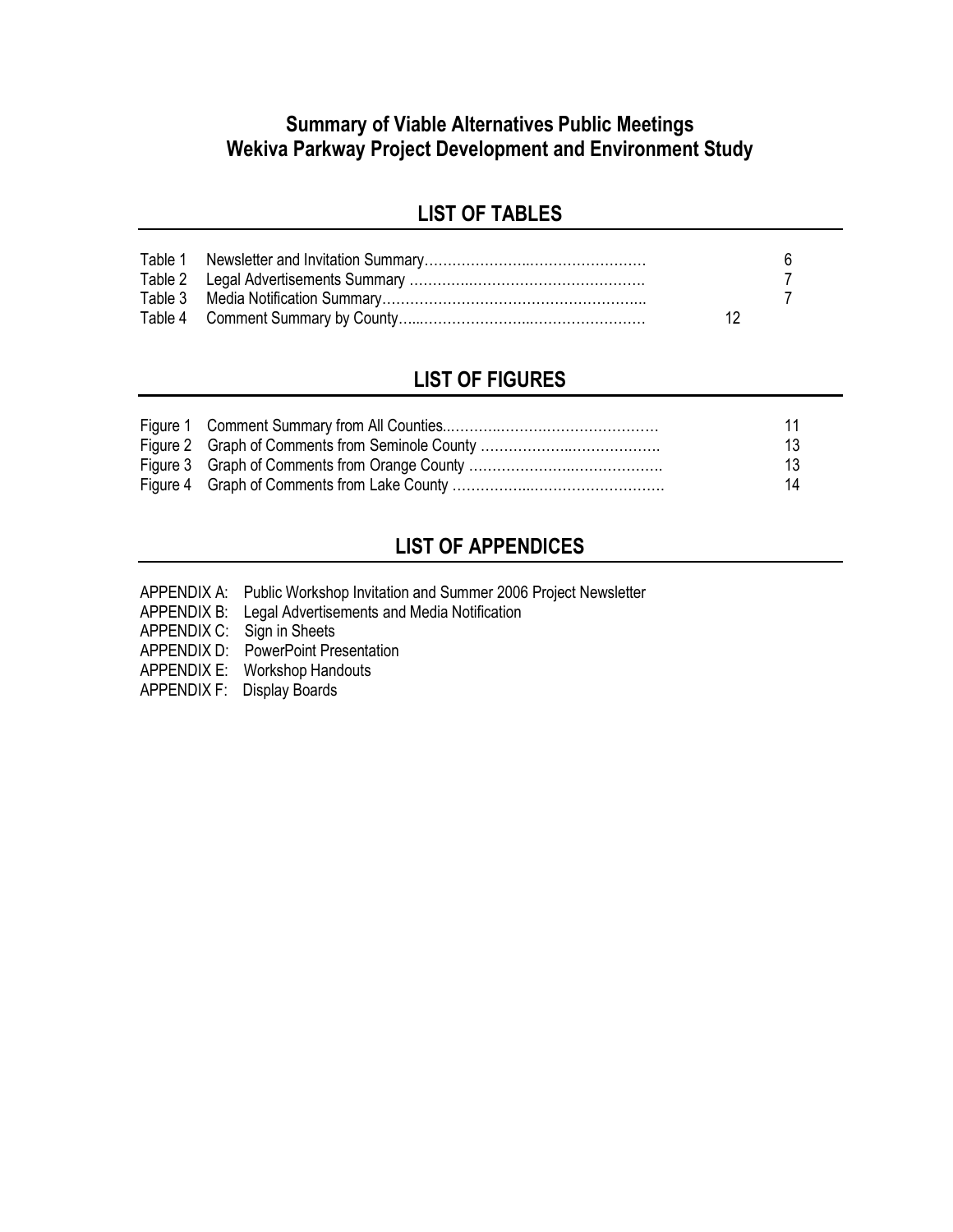# **2.0 INTRODUCTION**

This document summarizes the activities associated with the public meetings for the viable alternatives identified in the Wekiva Parkway Project Development and Environment (PD&E) Study. The public meetings were sponsored by the Florida Department of Transportation (FDOT), District 5 and the Orlando-Orange County Expressway Authority (Expressway Authority). Three public meetings were held from 5 p.m. to 8 p.m. on the dates and at the locations identified below.

### **Meeting Dates and Locations:**

Seminole County Public Meeting (Sponsored by FDOT) July 25, 2006 Sanford Civic Center 401 East Seminole Boulevard Sanford, FL

Orange County Public Meeting (Sponsored by Expressway Authority) July 26, 2006 Apopka High School 555 West Martin Street Apopka, FL

Lake County Public Meeting (Sponsored by FDOT) August 1, 2006 Lake Receptions 4425 North Highway 19-A Mount Dora, FL

The public meetings were conducted to afford local residents, property owners, business owners, government officials, media and other interested parties the opportunity to review and express their views concerning the viable alignment and concept alternatives and the social, economic and environmental effects of the proposed project. These public meetings presented the second formal opportunities for members of the public to review information about the Wekiva Parkway PD&E Study and to discuss that information with the project team. Public hearings are scheduled to take place in the future.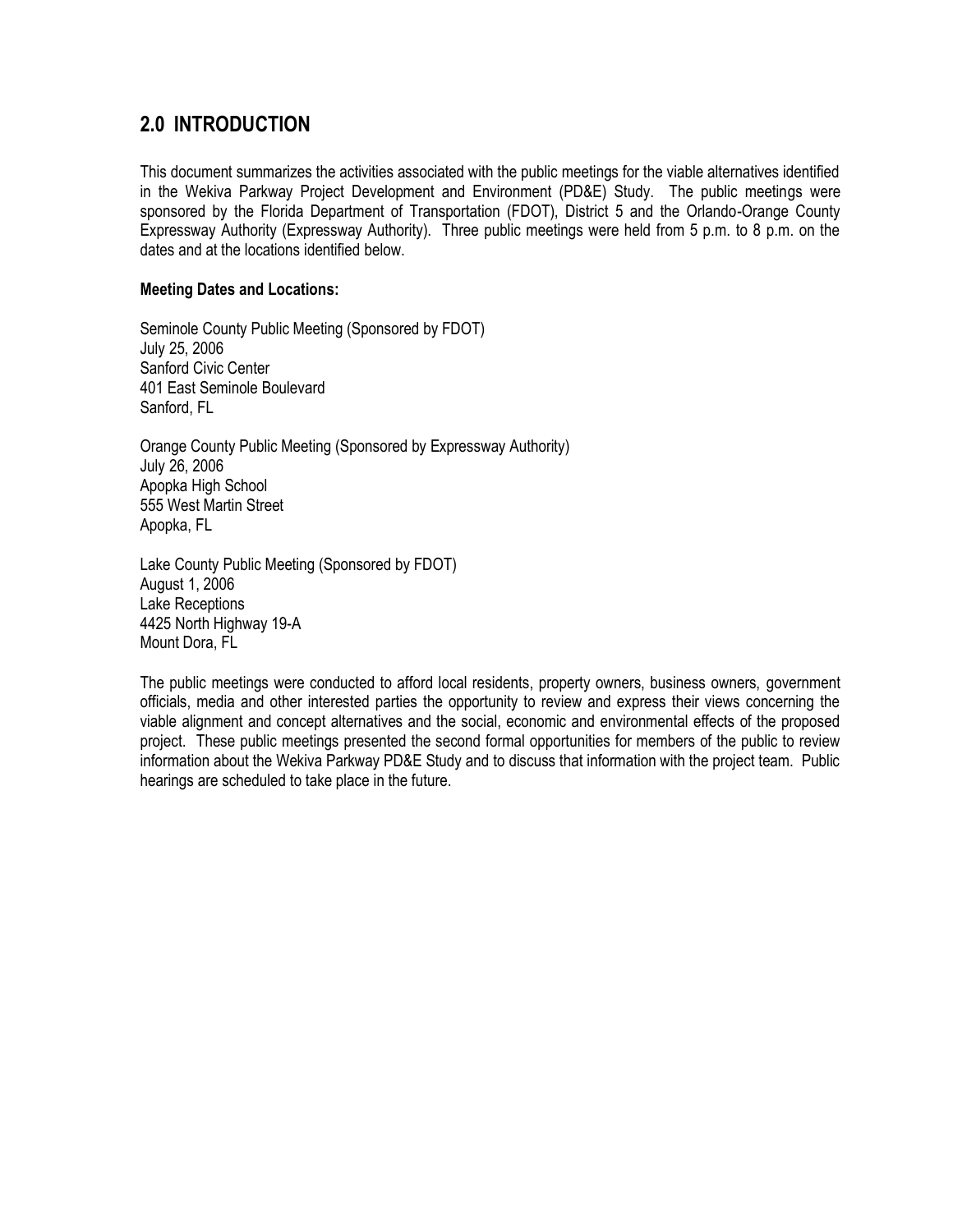### **Project Team Attendees:**

Representatives from the Expressway Authority, FDOT, PBSJ, CH2M HILL, QCA and HNTB were available to answer questions and respond to the public's comments and concerns. The project team representatives who attended the meetings included:

- Orlando-Orange County Expressway Authority Mike Snyder, Joe Berenis
- Florida Department of Transportation Tom Percival, Brian Stanger, Steve Homan, Mac McGough, Tina Pollard, Terri Hannah, Teresa Hensley, Elise Laubach, Carol Brannon, Paul Horn, Jim Clark
- CH2MHILL Mark Callahan, Dave Lewis, Brian Connor, Carol Barker, Patty Perkins, Kathleen Jorza, Melaina Petit, Didier Menard, Ann Marie Mulligan, Libertad Acosta-Anderson, Aaron Johnson
- PBSJ Gary Skaff, Keith Jackson
- Quest Corporation of America (QCA) Public Information Mary Brooks, Maricelle Venegas, Brian **Hutchings**
- HNTB Josiah Banet, Matthew Matin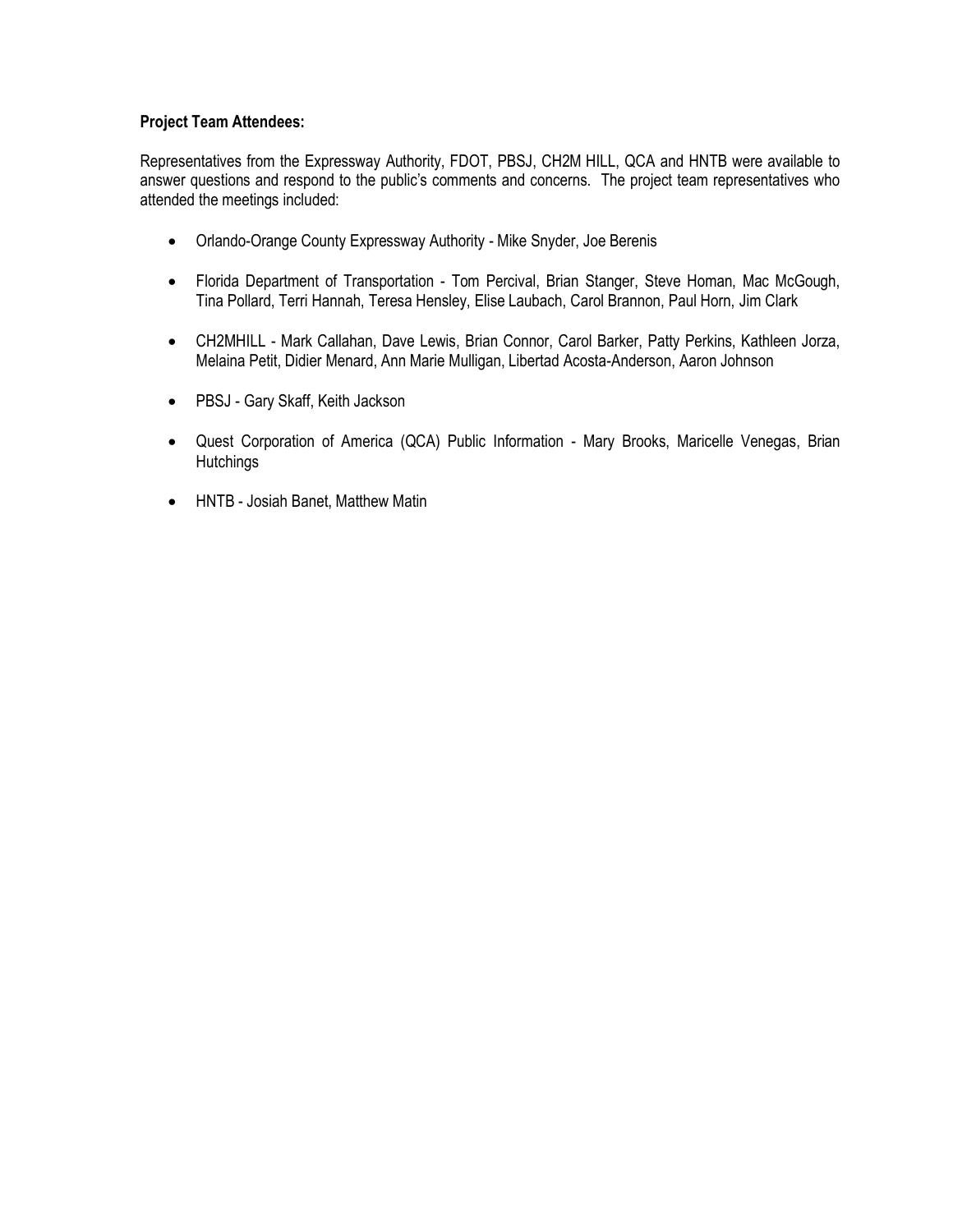# **2.0 PUBLIC NOTIFICATION**

Approximately 9,000 project newsletters were sent to business owners, residents, government officials, and other interested parties in and around the project corridor. The newsletters described the project history and status, and included a map of the overall viable alternatives in the project corridor and provided public meeting information. Public meeting invitations were sent to all elected officials in the project area. A copy of the newsletter and an example of the elected officials' invitations are included in Appendix A.

A breakdown of the recipient list is provided in Table 1.

| <b>Recipient</b>                       | Number of<br><b>Recipients</b> | <b>Invitation Sent</b> | <b>Newsletter Sent</b> |
|----------------------------------------|--------------------------------|------------------------|------------------------|
| Elected/Appointed Officials            | 146                            | July 5, 2006           | July 5, 2006           |
| <b>Orange County Property Owners</b>   | 2,458                          |                        | July 5, 2006           |
| <b>Seminole County Property Owners</b> | 3,924                          |                        | July 5, 2006           |
| Lake County Property Owners            | 1,889                          |                        | July 5, 2006           |
| <b>Interested Parties</b>              | 587                            |                        | July 5, 2006           |
| <b>Total</b>                           | 9,004                          |                        |                        |

#### **Table 1. Newsletter and Invitation Summary**

#### **Web site:**

The project Web site (located at [www.expresswayauthority.com](http://www.expresswayauthority.com/) or [www.oocea.com\)](http://www.oocea.com/) was updated on July 5, 2006 and July 31, 2006 (first workshop photos added) with the most current information about the public meetings. The Web site included overall viable alternatives, project schedule and the latest project newsletter. Following the public meetings on Aug. 2, 2006, an FTP link to files (in PDF format) of the display boards shown at the meetings and a copy of the public meeting PowerPoint presentation were posted on the Web site.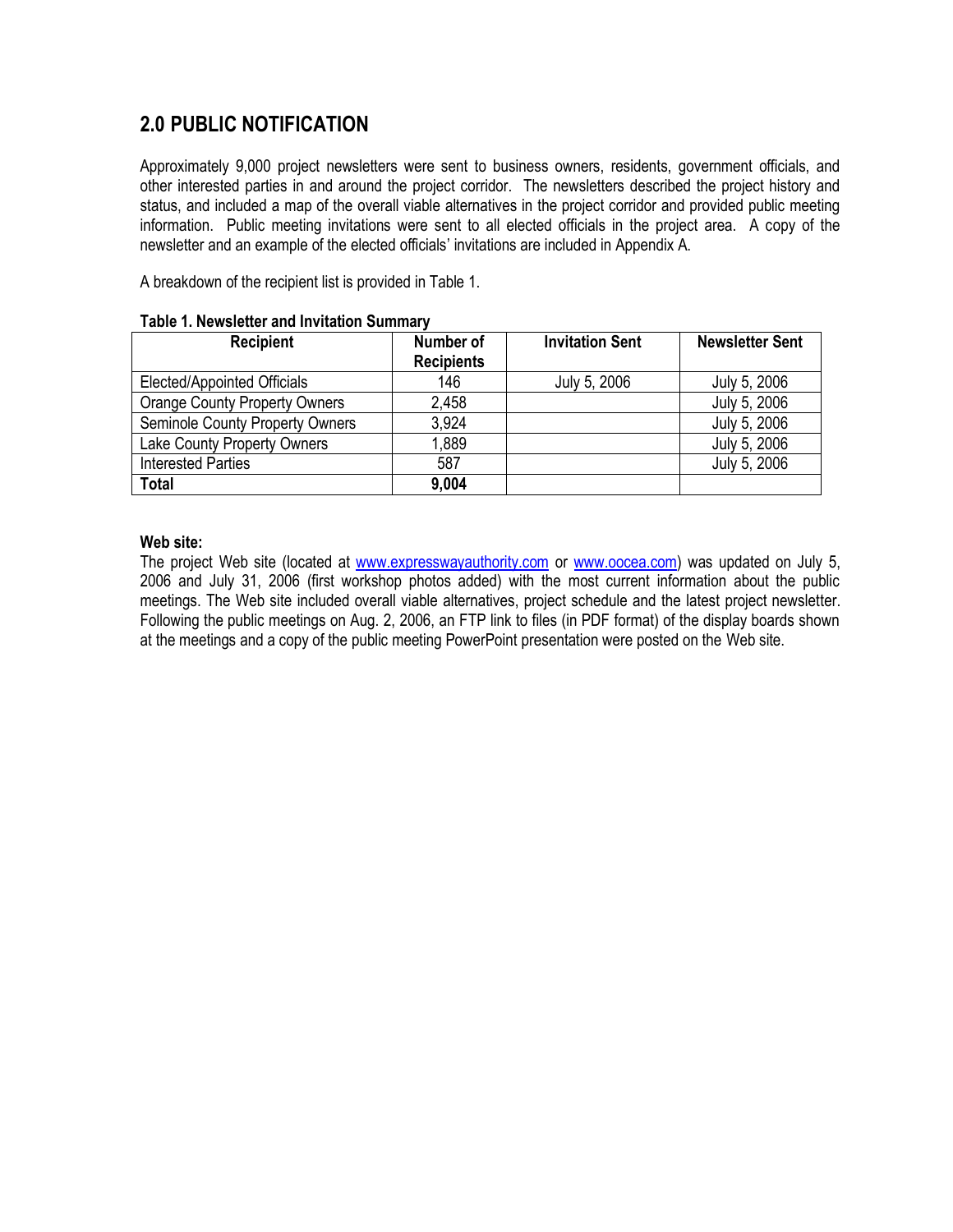# **3.0 MEDIA NOTIFICATION**

Legal advertisements were prepared and submitted to local print media outlets prior to the public meetings. Advertisements were run in English and Spanish. A list of the media outlets and advertisement run dates are shown in Table 2.

| $190002120990111910100011001110000111101$ |                                |  |  |
|-------------------------------------------|--------------------------------|--|--|
| <b>Media Outlet</b>                       | <b>Run Date</b>                |  |  |
| Orlando Sentinel                          | July 5, 2006 and July 19, 2006 |  |  |
| El Sentinel                               | July 8, 2006 and July 15, 2006 |  |  |
| Apopka Chief                              | July 6, 2006                   |  |  |
| Apopka Planter                            | July 7, 2006                   |  |  |
| Seminole Herald                           | July 5, 2006                   |  |  |
| Daily Commercial                          | July 5, 2006                   |  |  |
| La Prensa                                 | July 6, 2006                   |  |  |

### **Table 2. Legal Advertisements Summary**

Media releases were e-mailed or faxed to local media outlets on July 24, 2006 as described in Table 3. Copies of legal advertisements and media releases can be found in Appendix B.

| <b>Outlet</b>           | <b>Contact Method</b> | <b>Attended Meeting</b> |
|-------------------------|-----------------------|-------------------------|
| <b>RADIO</b>            |                       |                         |
| <b>K92 FM</b>           | E-mail                | No                      |
| WDBO 580 AM             | E-mail                | 7/25/2006               |
| WMMO 98.9 FM            | E-mail                | No                      |
| <b>WTKS 104.1 FM</b>    | E-mail                | No                      |
| <b>WOMX 105.1</b>       | E-mail                | No                      |
| <b>WMFE 90.7</b>        | E-mail                | No                      |
| <b>TELEVISION</b>       |                       |                         |
| Fox 35 WOFL             | E-mail                | No                      |
| WKMG - TV 6 CBS         | Fax                   | No                      |
| Central Florida News 13 | E-mail                | No                      |
| WESH TV 2 NBC           | E-mail                | 7/26/2006               |
| <b>PRINT</b>            |                       |                         |
| <b>Orlando Sentinel</b> | Fax                   | 7/25/2006 & 8/1/2006    |
| La Prensa               | Fax                   | No                      |
| Sanford Herald          | Fax                   | No                      |
| Apopka Chief/Planter    | Fax                   | 7/26/2006               |

#### **Table 3. Media Notification Summary**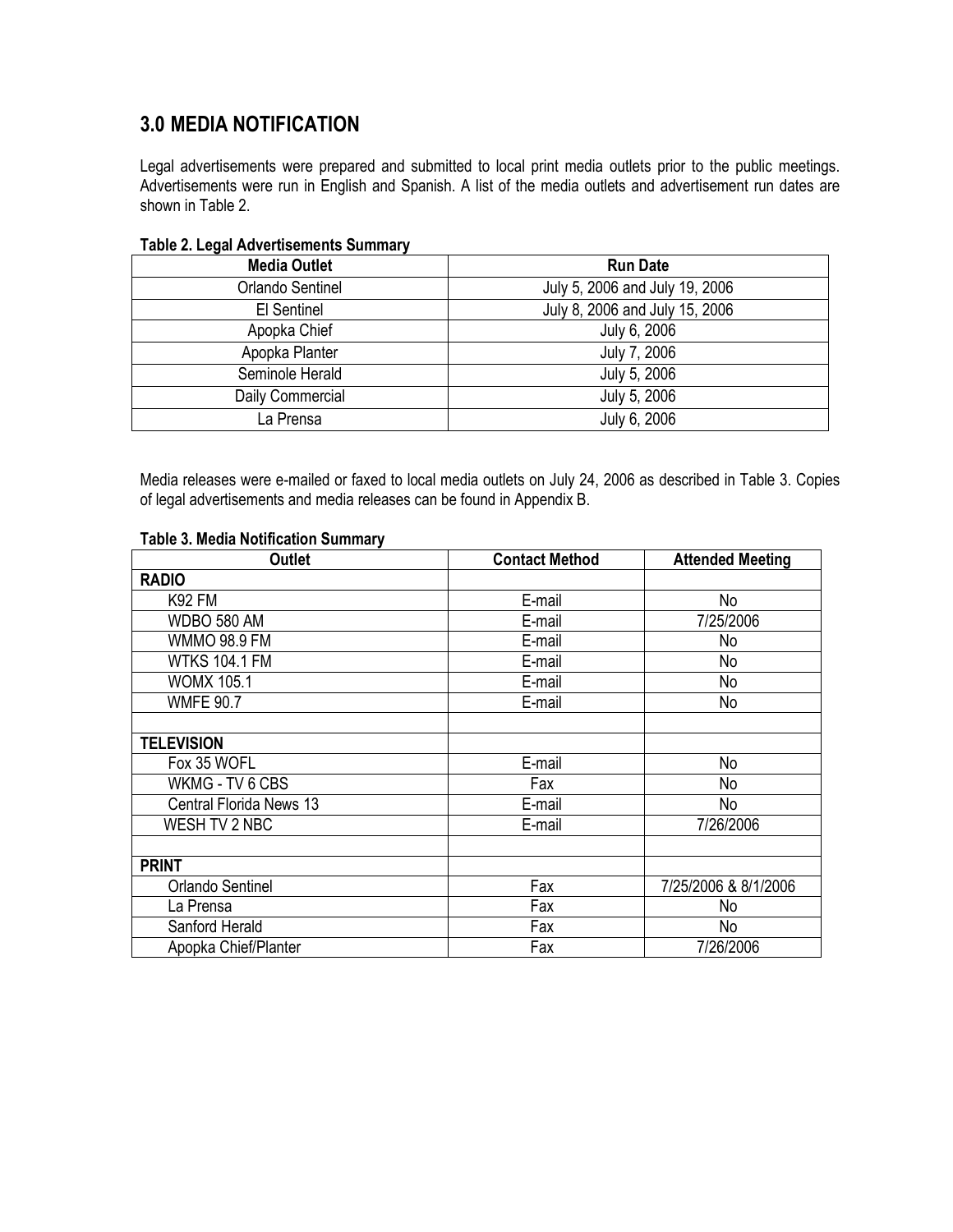# **4.0 AT THE PUBLIC MEETINGS**

A total of 1,201 people signed in at the three public workshops held for the Wekiva Parkway PD&E Study. That includes 376 attendees in Orange County, 470 in Lake County, and 355 in Seminole County.

### **Meeting Format:**

All three public meetings followed a similar format. The meetings were conducted in an open house format with two identical sets of display boards showing the viable alignment alternatives, typical sections and other project information set up around the perimeter of the room. Meeting attendees were greeted by receptionists and asked to sign in prior to being directed to the county section of their interest. The sign-in sheets can be found in Appendix C. Several tables and chairs were located at the center of the room for attendees to rest and write comments. Project team representatives assisted attendees and the local media by answering questions and addressing concerns about the alternative roadway alignments. Maricelle Venegas of QCA and Libertad Acosta-Anderson of CH2MHILL were available as Spanish interpreters for the event. At each meeting, an attached room was set-up with a continuously looping PowerPoint presentation with narration. The presentation is shown in Appendix D.

### **Parking and Signage:**

Parking was available to accommodate all of the meeting attendees including the disabled. Signs were placed at major intersections and side roads around the public meeting locations directing attendees to parking and to the meeting facility.

### **Handouts and Comment Forms:**

Handouts were available at the receptionist table and on tables throughout the meeting facility. Handouts included the Summer 2006 Wekiva Parkway PD&E Study newsletter and a project information sheet. Comment Cards were available throughout the meeting space and drop boxes were provided to collect responses. A Court Reporter was present at all three meetings to record verbal comments. See Appendix E for copies of meeting handouts.

### **Displays:**

Two sets of the following display boards, most of them on aerial base maps, were set up on easels around the perimeter of the meeting facility:

- 25. Overall Wekiva Parkway/SR 46 Realignment Viable Alternatives
- 26. PD&E Study Schedule Orange County -
- 27. Ponkan Road Interchange Alternative Alignment with East-West Alignment Alternatives in north Orange County
- 28. Kelly Park Road Interchange Alternative Alignment with East-West Alignment Alternatives in north Orange **County**
- 29. Wekiva Parkway/SR 46 Realignment Systems Interchange Alternative 1 with East-West Alignment Alternative 1
- 30. Wekiva Parkway/SR 46 Realignment Systems Interchange Alternative 2 with East-West Alignment Alternative 1
- 31. Wekiva Parkway/SR 46 Realignment Systems Interchange Alternative 3 with East-West Alignment Alternative 1
- 32. Wekiva Parkway/SR 46 Realignment Systems Interchange Alternative 4 with East-West Alignment Alternative 2
- 33. Wekiva Parkway/SR 46 Realignment Systems Interchange Alternative 5 with East-West Alignment Alternative 2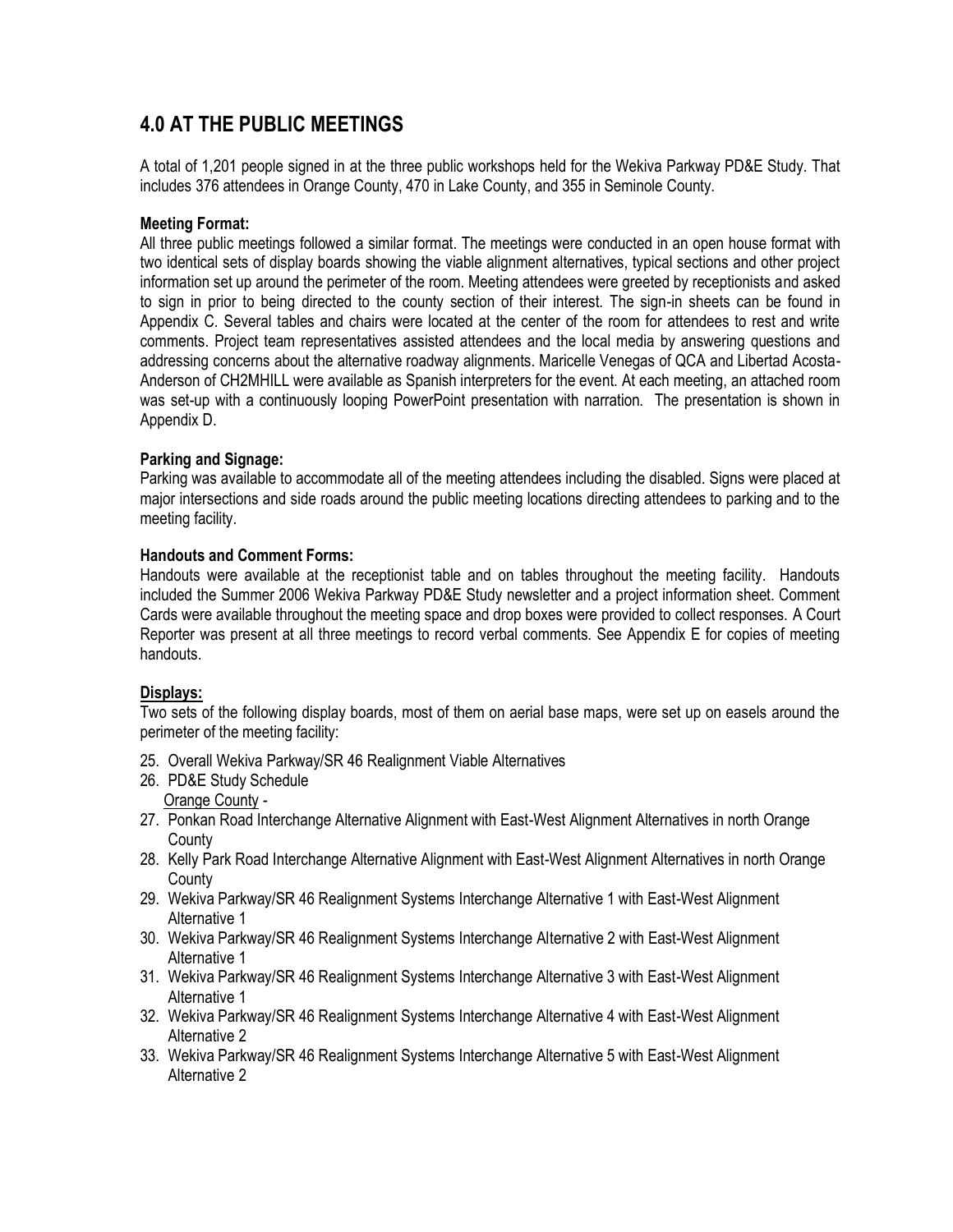34. Wekiva Parkway/SR 46 Realignment Systems Interchange Alternative 6 with East-West Alignment Alternative 2

Lake County West -

- 35. US 441/SR 46 Interchange Modification Alternative 1
- 36. US 441/SR 46 Interchange Modification Alternative 2
- 37. US 441/SR 46 Interchange Modification Alternative 3
- 38. SR 46 North and South Widening Options from US 441 to east of Round Lake Road with SR 46 Realignment Alternatives
- 39. SR 46/SR 46 Realignment Intersection Alternative 1
- 40. SR 46/SR 46 Realignment Intersection Alternative 2 Lake County East -
- 41. Neighborhood Lakes Alignment Alternatives (West, Central, East)
- 42. CR 46A Realignment Alternative 1
- 43. CR 46A Realignment Alternative 2
- 44. 3 Alignment Alternatives from Neighborhood Lakes to the Wekiva River (Green, Blue, Red)
- 45. Split Diamond Interchange Access Concept on Red Alignment, Alternative 1
- 46. 3 Full Interchanges Access Concept on Red Alignment, Alternative 2
- 47. 3 Full Interchanges Access Concept on Red Alignment, Alternative 3
- 48. Split Diamond Interchange Access Concept on Green Alignment, Alternative 4
- 49. 3 Full Interchanges Access Concept on Green Alignment, Alternative 5 Seminole County -
- 50. Wekiva Parkway to SR 417/I-4 Interchange Modification with 6 Lane SR 46 to I-4
- 51. Wekiva Parkway to SR 46/I-4 Interchange Modification
- 52. Wekiva Parkway to Orange Blvd. with 6 Lane SR 46 to I-4
- 53. 6 Lane SR 46 from Wekiva River to I-4
- 54. Wekiva Parkway with Frontage Roads from Wekiva River to Florida Power Easement Widening to the **North**
- 55. Wekiva Parkway with Frontage Roads from Wekiva River to Florida Power Easement Widening to the **South**
- 56. Wekiva Parkway/SR 417/I-4 Interchange Modification
- 57. Wekiva Parkway/SR 46/I-4 Interchange Modification Alternative 1
- 58. Wekiva Parkway/SR 46/I-4 Interchange Modification Alternative 2 Typical Sections -
- 59. Wekiva Parkway 4 Lane Divided (4LD) Expressway
- 60. Wekiva Parkway 6 Lane Divided (6LD) Expressway
- 61. Wekiva Parkway 4LD Expressway with Frontage Roads
- 62. Wekiva Parkway 6LD Expressway with Frontage Roads
- 63. SR 46 6 Lane Divided Urban
- 64. CR 46A 2 Lane Rural
- 65. CR 46A 4 Lane Rural Traffic -
- 66. Existing Conditions
- 67. No-Build 2032 with 2 Lane SR 46
- 68. No-Build 2032 with 4 Lane SR 46
- 69. Build 2032
- 70. Build 2032 (Seminole County Alternatives only)
- Other -
- 71. Traffic Fatalities in Project Corridor

Copies of the graphics displayed on these boards (in 11"x17" format) are on a CD provided in Appendix F.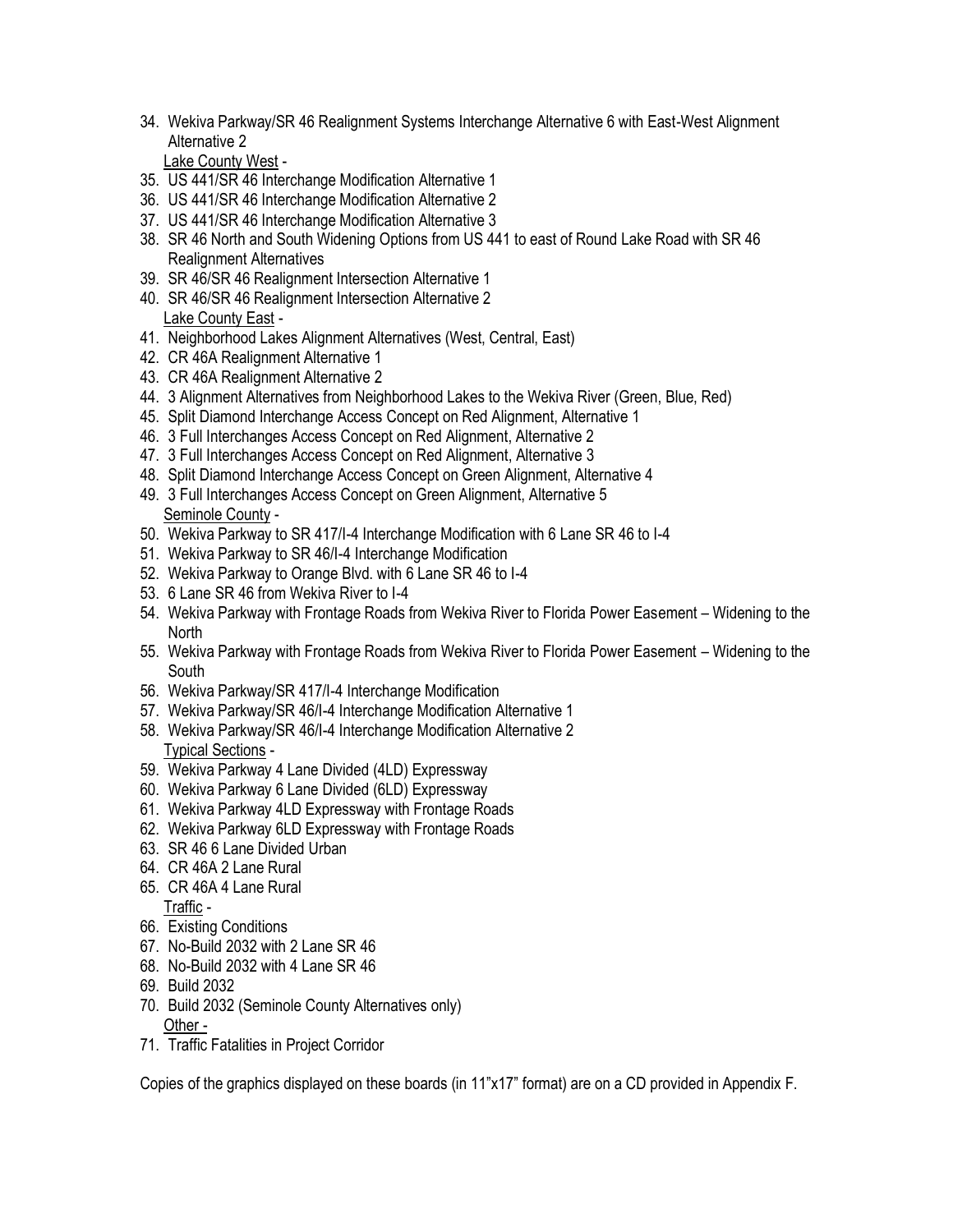## **5.0 SUMMARY OF COMMENTS RECEIVED**

A total of 573 comment forms were submitted at the workshops or shortly after the workshops. Of the comment forms received, 108 were submitted at or after the Orange County workshop, 122 at or after the Lake County workshop, and 343 at or after the Seminole County workshop.

The responses suggest general support for or acceptance of the Wekiva Parkway. Fourteen (14) responses specifically noted the project was needed and should be completed as soon as possible. Ten (10) responses expressed outright opposition to the project.

Figure 1 shows a general overview of the comments received from all of the counties. More than 460 comments suggested a preferred alignment, interchange location or interchange concept. An analysis of these preferences can be found in Section 6.0 Analysis of Comments. "Other" represents an array of comments touching on issues such as traffic signals, local road plans or concerns, pedestrian & bike trails, drainage & floodplain, increasing growth and development, construction impacts and meeting format or materials, to name a few.



### **Figure 1: Comment Summary from All Counties**

The following table explores the comments by county. Some opposition to the roadway is found in comments submitted in Lake and Seminole Counties. Interchange locations were a major focus in Orange and Seminole Counties, with impacts to properties or property values being a central concern in Seminole County. Environmental concerns were a central focus in Lake County.

| <b>Table 4. Comment Summary by County</b> |                 |               |             |       |  |  |  |
|-------------------------------------------|-----------------|---------------|-------------|-------|--|--|--|
|                                           | Seminole County | Orange County | Lake County | Total |  |  |  |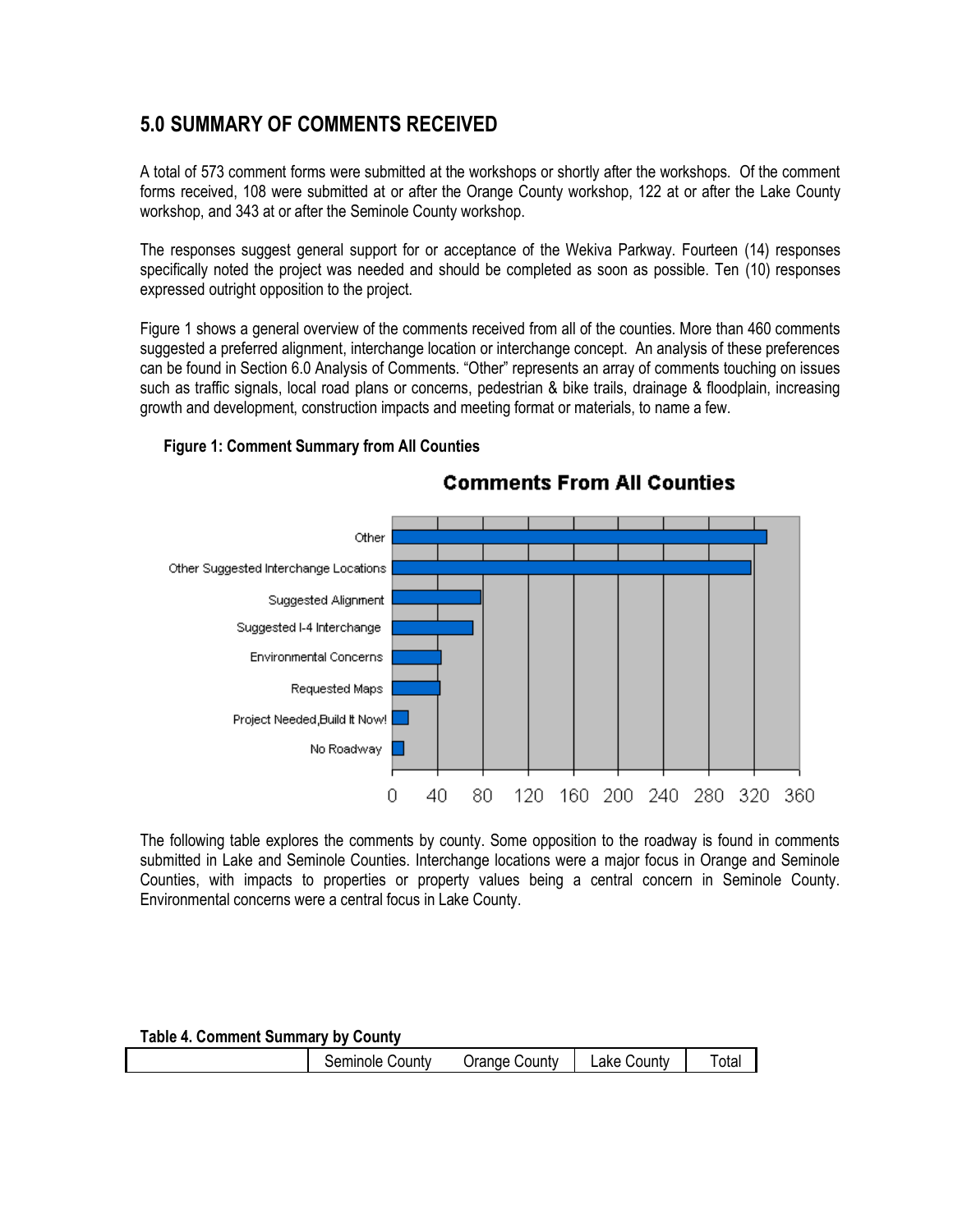| No Roadway                               | 4              | $\mathbf 0$ | 6              | 10   |
|------------------------------------------|----------------|-------------|----------------|------|
| Project Needed; "Build it<br>now!"       | $\overline{2}$ | 5           | $\overline{7}$ | 14   |
| Impacts to Property /<br>Values          | 35             | 12          | 10             | 57   |
| <b>Requested Maps</b>                    | 19             | 15          | 8              | 42   |
| Suggested I-4<br>Interchange             | 70             | 8           | 3              | 81   |
| >SR 417 & I-4+                           | 42             | 3           | $\overline{7}$ | 52   |
| >SR 46 & I-4+                            | 14             | 1           | 4              | 19   |
| Suggested Other<br>Interchange Locations | 210            | 67          | 40             | 317  |
| >OC: Kelly Park Rd.+                     | 197            | 44          | 0              | 241  |
| >OC: Ponkan Rd.+                         | 4              | 7           | 7              | 18   |
| <b>Environmental Concerns</b>            | 19             | 6           | 18             | 43   |
| Suggested Alignment                      | 20             | 5           | 53             | 78   |
| Other                                    | 222            | 39          | 70             | 331  |
| <b>Total</b>                             | 601            | 157         | 215            | 973* |

\*It should be noted that the number of comments exceeds the number of comment forms as many forms covered multiple topics.

+Totals for bulleted (>) sub-items are already included in the main item heading above.

### **Figure 2. Graph of Comments from Seminole County**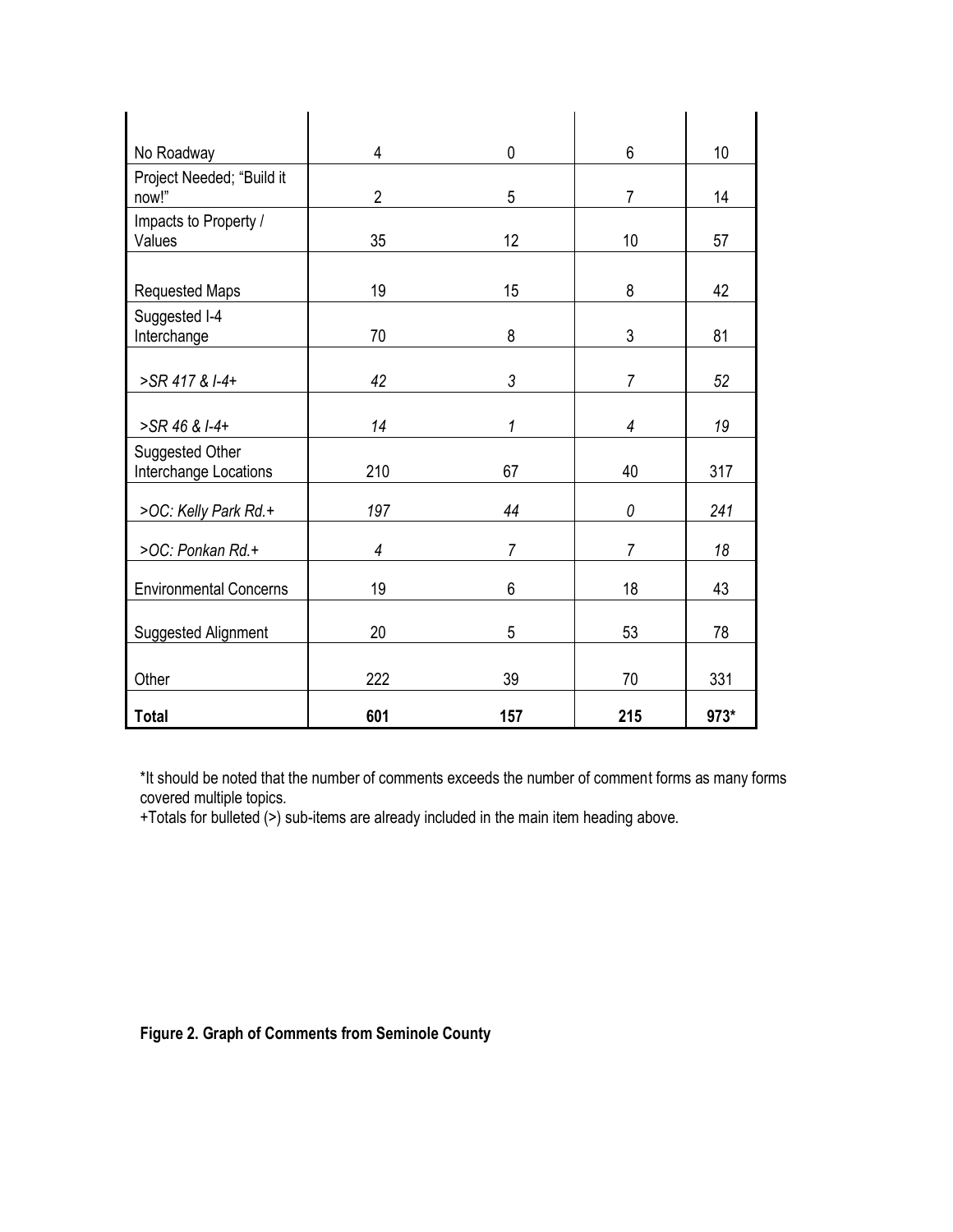

**Figure 3. Graph of Comments from Orange County**



 *Figure 4. Graph of Comments from Lake County*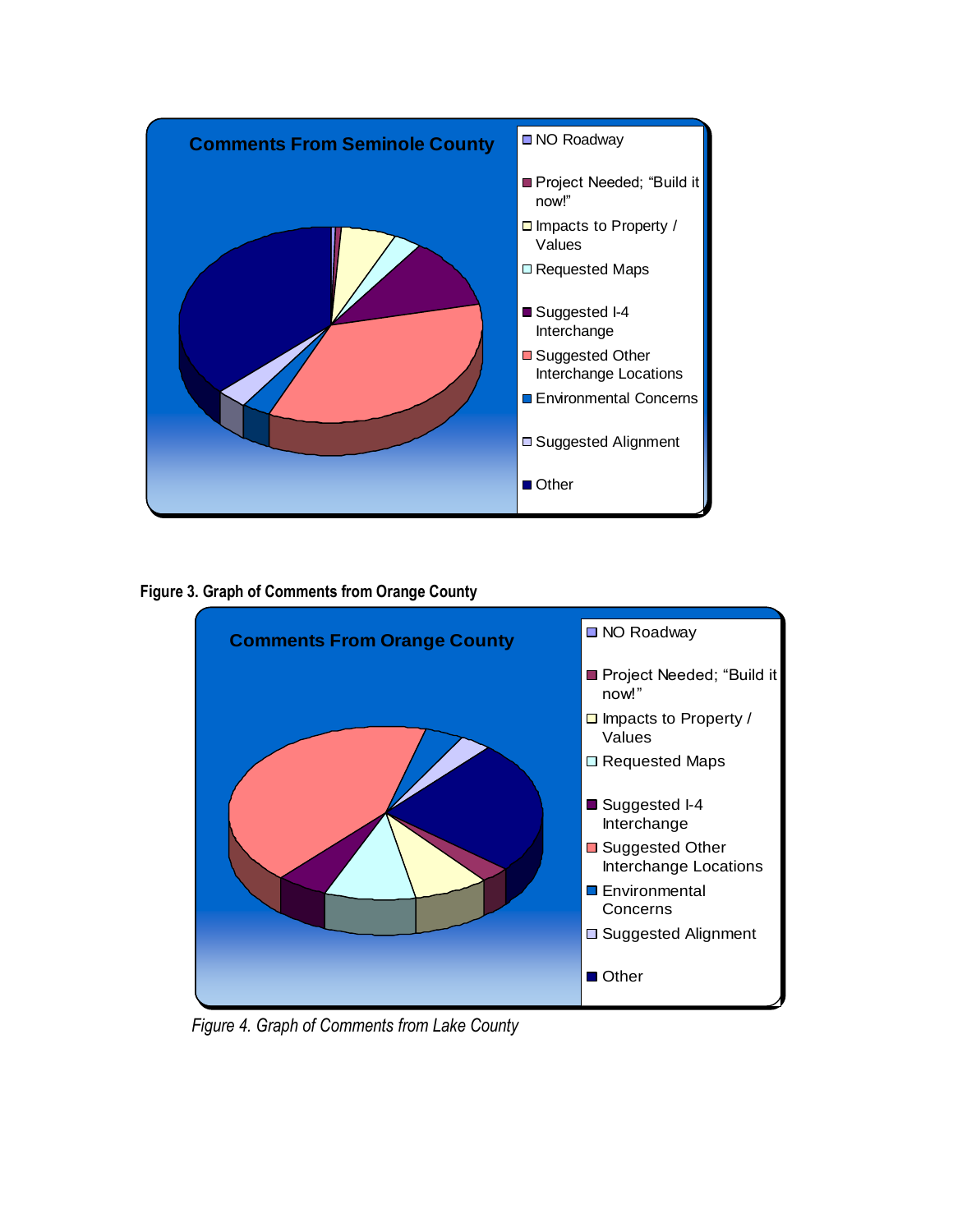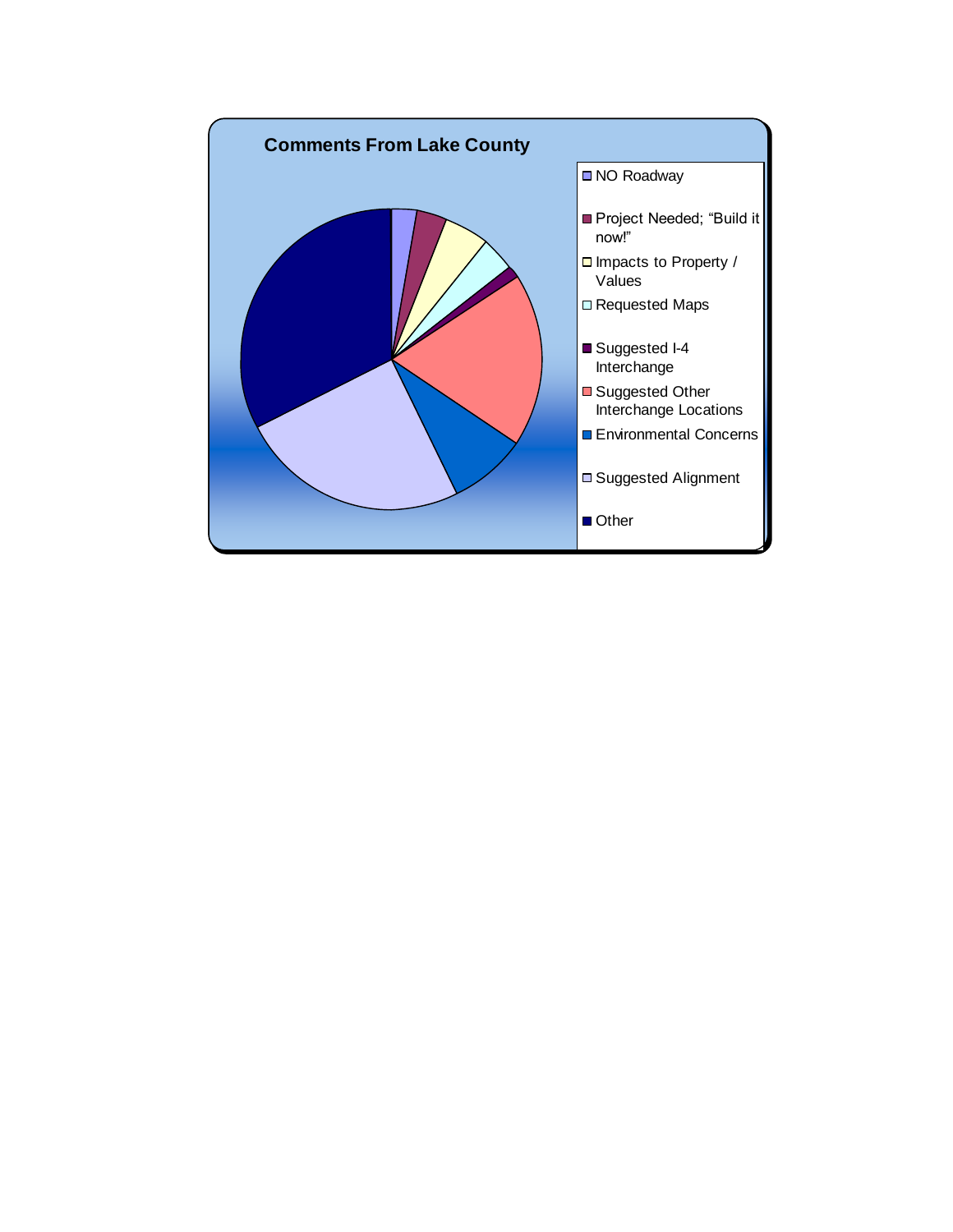# **12.0 ANALYSIS OF COMMENTS**

A comprehensive analysis of the public comments showed several preferences among the workshop attendees. The analysis examined portions of the roadway, interchange locations, interchange concepts and other characteristics of the study. Much of the analysis indicated conflicting preferences or inconclusive evidence to support an alternative. Alternatives showing a clear preference are highlighted below. The number in parentheses indicates the number of supporting comments from the public.

The comments in Orange County show a preference for the Kelly Park Road interchange location (44) over the Ponkan Road interchange location (7). An unexpectedly high number of Seminole County forms also dealt with the Orange County interchange, with Seminole comments favoring the Kelly Park option (197) vs. Ponkan (4).\* Overall, 241 of those commenting favored the Kelly Park interchange location over Ponkan Road (18).

Many of those in the three counties supporting the Kelly Park Road interchange (76) cited concerns about impacts to school traffic and student safety, and the road's narrow, curvy nature if the interchange were placed at Ponkan Road. Those favoring the Ponkan Road location cited concerns about an interchange at Kelly Park Road encouraging development to move north into the more rural area.



The total number of comments for the Orange-Lake County Systems Interchange (24) was inconclusive, with Alternative 5 garnering the most support (7). Five comments suggested that within the systems interchange, the Orange County Alternative 2 should be shifted north onto county public lands.

In West Lake County, the public preferred Alternative 1, the north widening of SR 46, (10) compared to Alternative 2, the southern widening (2). The comments preferred the US 441/SR 46 Interchange Alternative 1 (7), with Alternatives 2 and 3 both garnering three (3) supportive comments each.

East Lake County comments regarding the alternatives that run through the Neighborhood Lakes property were inconclusive, with only seven members of the public weighing in on that issue. Local access alternatives in east Lake County garnered more interest (26), with Alternative 2 registering 11 comments, Alternative 5 (7), Alternative 1 (5), Alternative 3 (3) and none (0) for Alternative 4.

The majority of those commenting on the Lake County-County Road 46A Realignment (11) requested the alternatives be moved farther east. Otherwise, the realignment Alternative 1 received one (1) supportive comment, and Alternative 2 received four (4).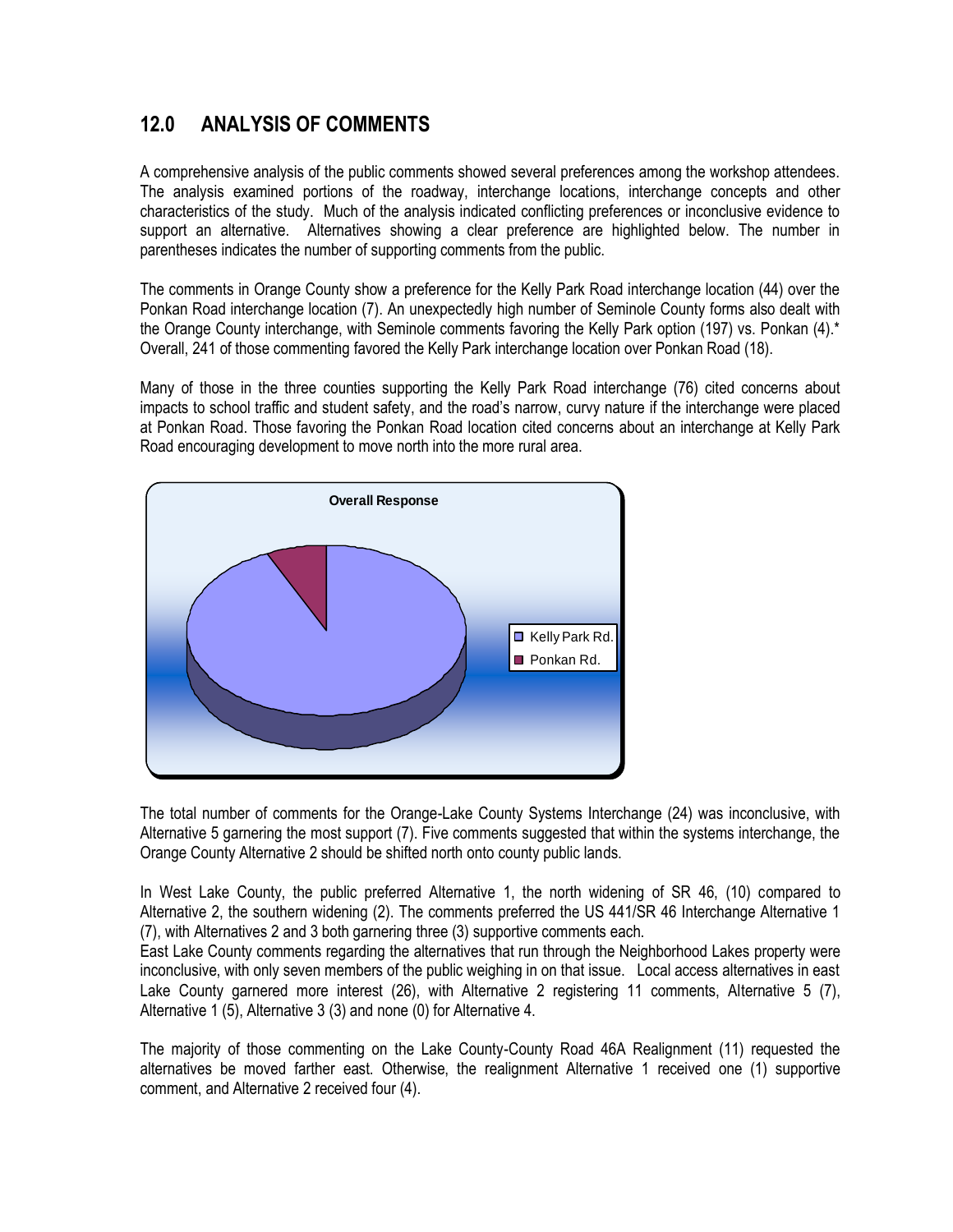There was an organized comment form effort opposing the SR 46 Bypass involving a modified comment form at the top of which was typed a statement from a property owner. There was a dotted line below the statement and the regular comment form with a similar pre-set comment already typed in. There were 15 such either modified forms or forms that had been handwritten but with the same text. Those sending in these comments stated they wanted SR 46 to remain as it is.

Overall environmental concerns (43) included protecting wildlife, ensuring the acquisition of conservation lands, wetland and water quality concerns, protecting the rural character of particular areas and preventing encroachment on existing public lands.

In Seminole County, the majority of the public supported the alternative that connects to the SR 417/I-4 Interchange (42) over the alternatives that follow SR 46 (14). Overall, comments supporting the SR 417 Interchange location (52) over the SR 46/I-4 connection (19) cited better traffic flow, fewer residential impacts and a direct beltway connection.



The majority of the public supported widening SR 46 to the north in Seminole County (26) to accommodate the parkway in order to minimize residential impacts. Of those comments, 12 each stemmed from Lake and Seminole counties, and two (2) from Orange County. The six (6) overall comments supporting the south widening cited protection of the Lower Wekiva Preserve. There were also eight (8) comments overall supporting one-lane frontage roads in the area of the Preserve to minimize impacts.

There were 32 overall comments regarding noise concerns and/or requesting noise abatement, 24 comments overall regarding drainage or floodplain concerns and 11 comments overall with concerns about the visibility or appearance of the Parkway.

It should perhaps be noted that numerous citizens submitted multiple comment forms, covering either similar or different topics.

*\*It should also be noted that at least two organized comment form "campaigns" appear to have taken place during the public*  involvement process. One endeavor involved more than 100 Seminole County workshop forms being submitted that dealt *only with supporting the Kelly Park Road Interchange in Orange County. Although all of these forms and envelopes were hand-addressed by different individuals from throughout Central Florida, the postage meter stamp on all of the envelopes indicated they were all mailed from the same ZIP code – 32810.* 

*The other organized effort involved opposition to the SR 46 Bypass as previously noted.*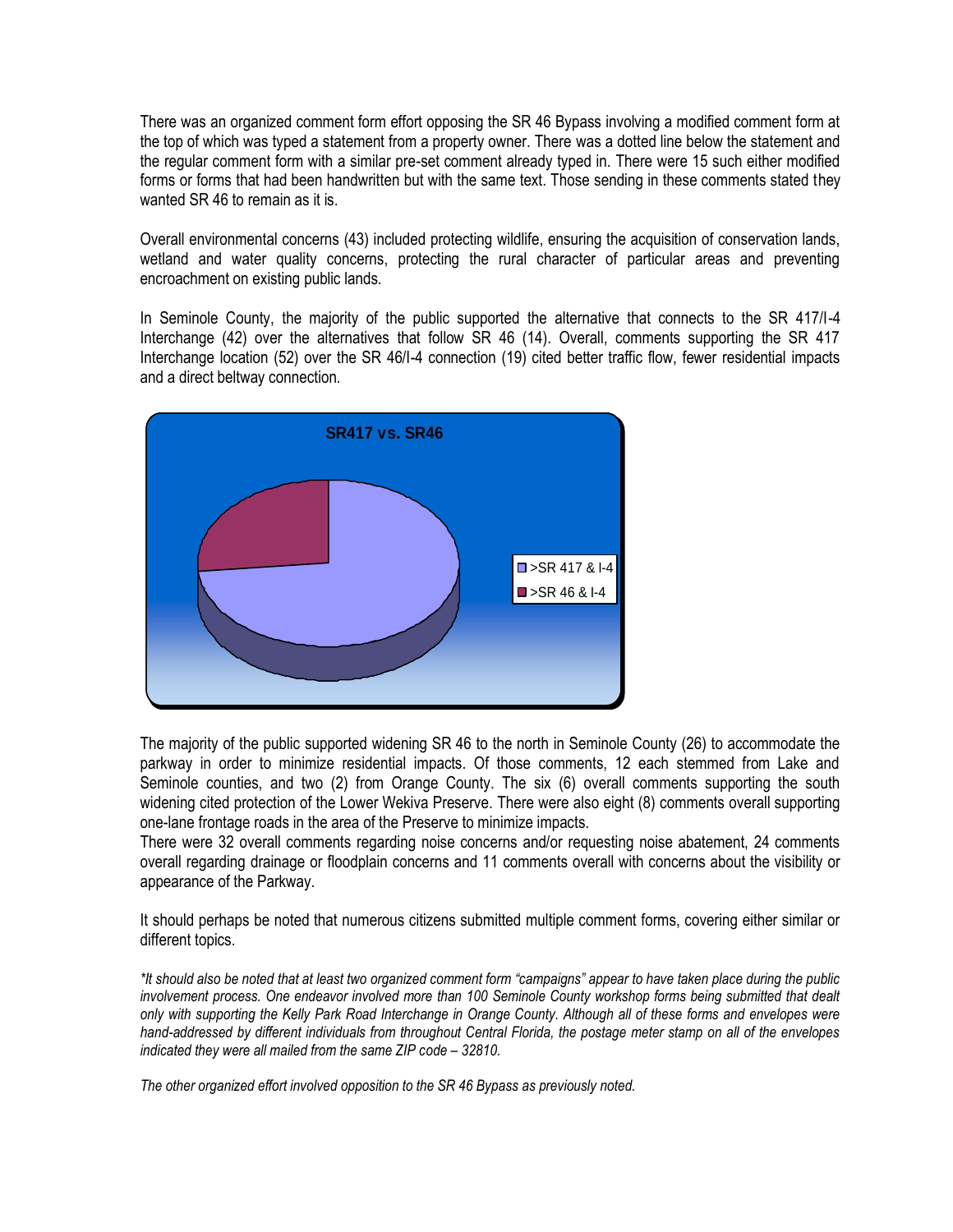For more information about the Wekiva Parkway PD&E Study Viable Alternatives Public Meetings

Contact:

Mary Brooks Public Information Officer Quest Corporation of America (QCA) C 407-702-8375 F 407-381-9038 10151 University Boulevard, Ste. 222 Orlando, FL 32817 [MBROOKSSR414@CFL.RR.COM](mailto:MBROOKSSR414@CFL.RR.COM)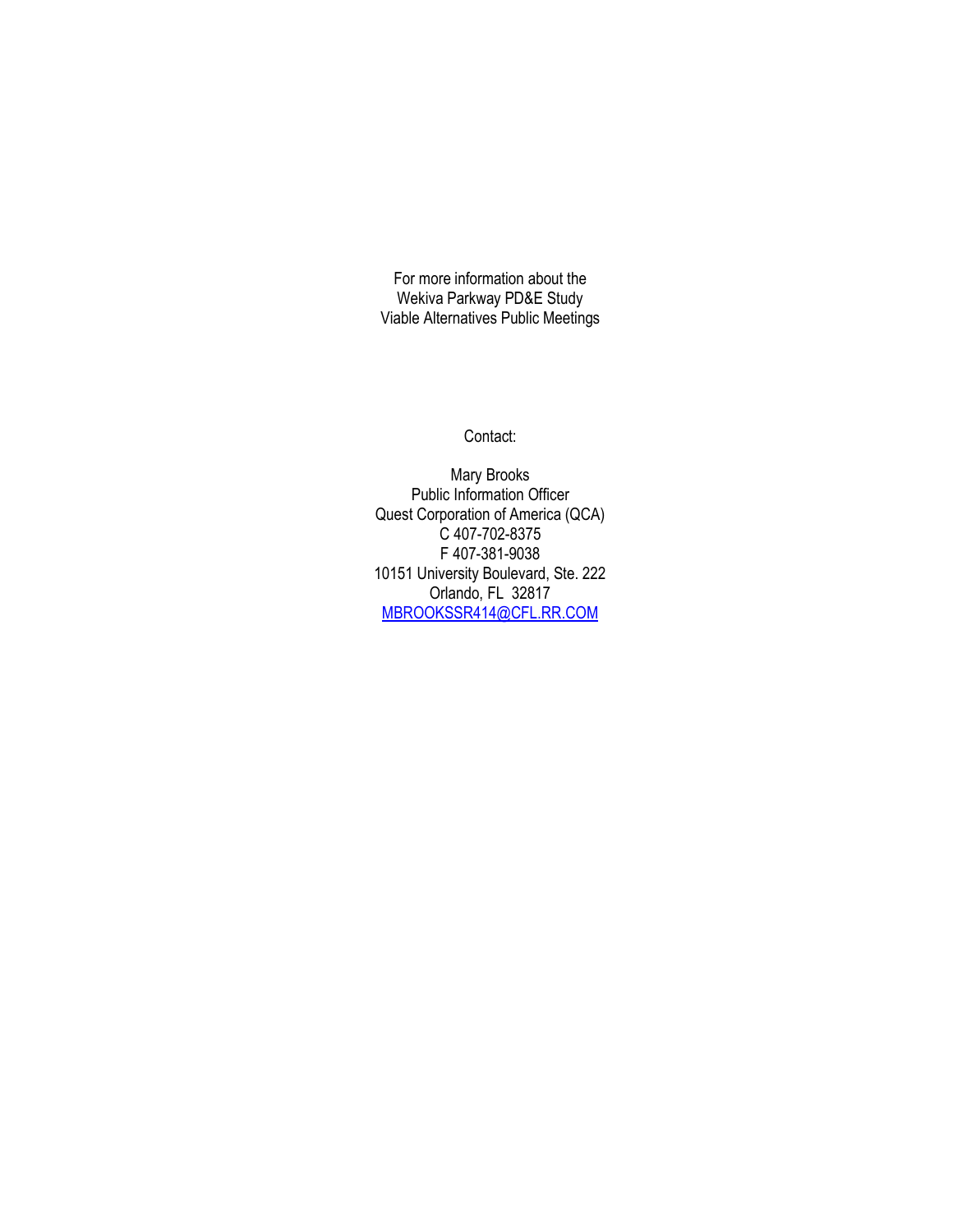# **Appendix G Public Information Workshop Summary Service Road Concept**